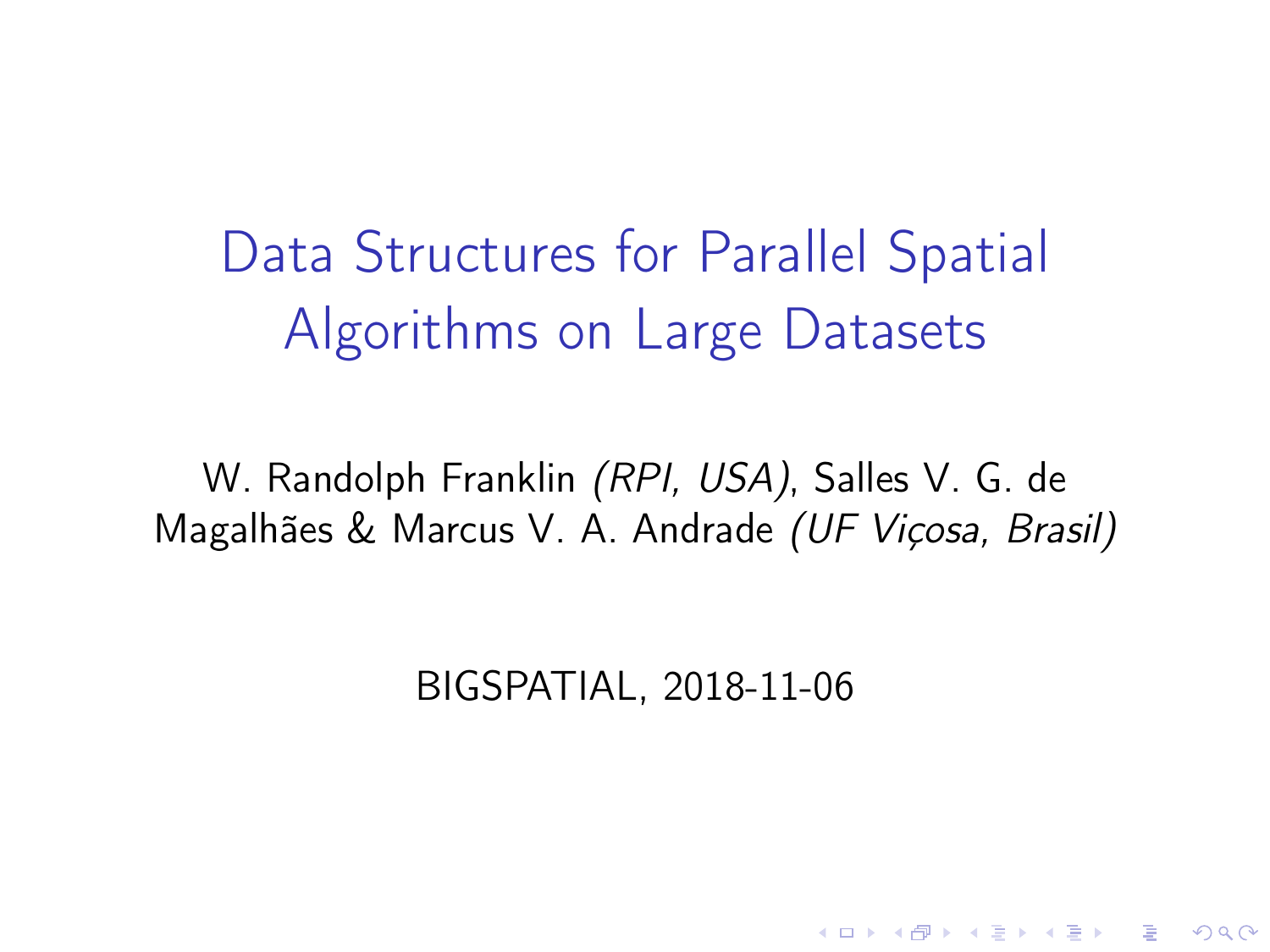#### <span id="page-1-0"></span>Abstract

- $\blacktriangleright$  Efficient parallel data structures are different:
	- **In** Suboptimal: trees, recursion, pointers, sweep lines, global topologies.
- ▶ 2D GIS and 3D CAD share a lot—learn from each other.
	- In additive manufacturing  $(3D \text{ printing})$ , easier to build than to analyze.
- $\triangleright$  New way of looking at geometry is useful.
- $\blacktriangleright$  This talk:
	- $\triangleright$  local geometric data structures for map–reduce.
	- $\blacktriangleright$  local parallel computing.
- $\triangleright$  Big example: overlay two triangulated polyhedra, total 5.7M triangles in 5.5 real seconds on 16 core Xeon workstation.
	- $\blacktriangleright$  That used rational numbers to prevent roundoff, and Simulation of Simplicity to handle geometric dege[n](#page-0-0)eracies, or it would ha[ve](#page-2-0) been even [fa](#page-1-0)[s](#page-2-0)[te](#page-0-0)[r.](#page-30-0)<br>The state of the state of the state of the state of the state of the state of the state of the state of the sta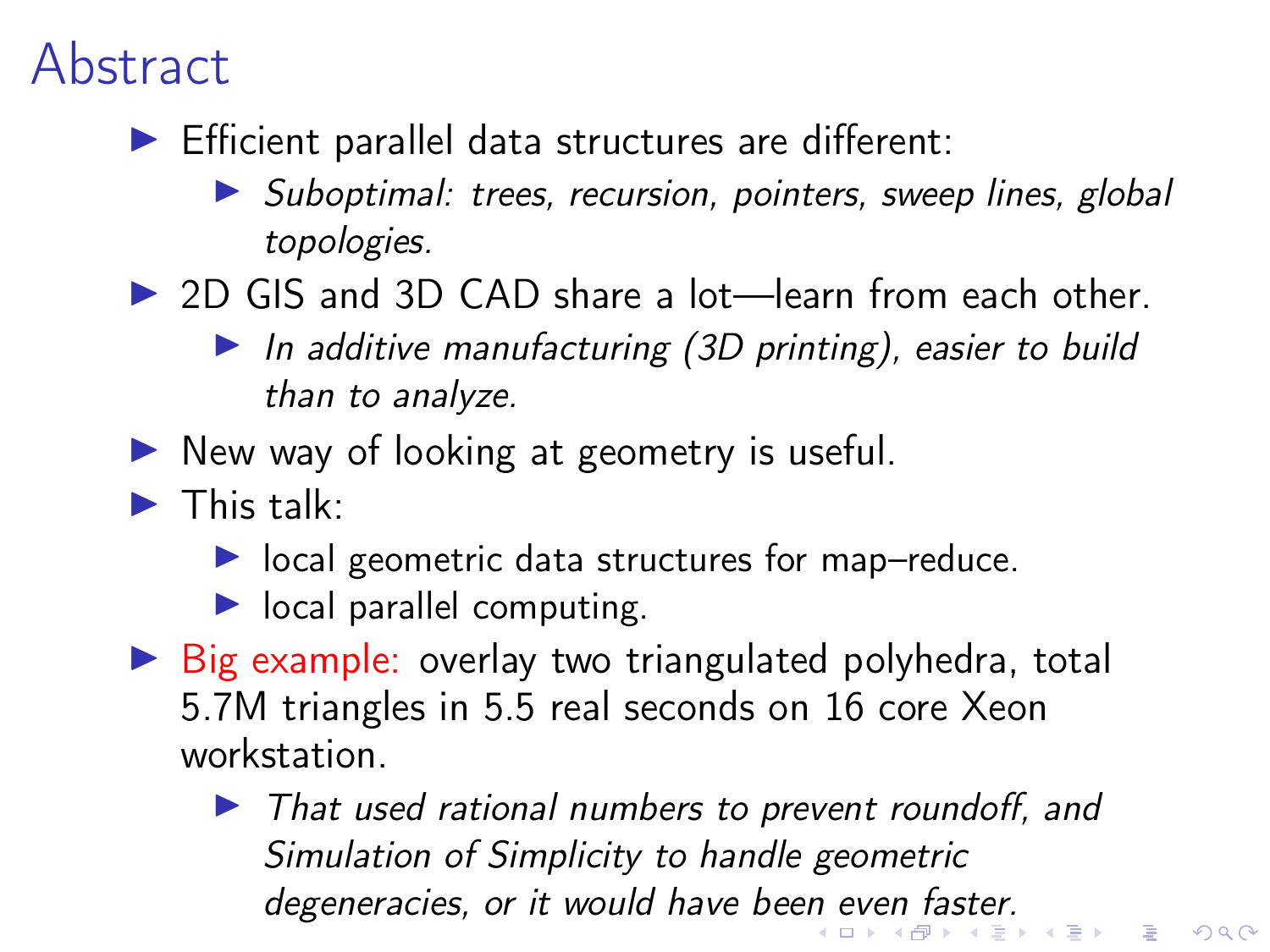<span id="page-2-0"></span>Our prior parallel geometry implementations. . .

#### on multicore Intel Xeon, with OpenMP

- ▶ Volume of union of 100M identical cubes (2003)
- ▶ 2D planar graph overlay (BIGSPATIAL 2015)
- ▶ 3D point location (Berlin Geometry Summit 2016)
- $\blacktriangleright$  Triangulated polyhedra overlay (IMR 2018)

#### on Nvidia GPUs, with Thrust

- Find all pairs of 3D points closer than given  $\delta$ (BIGSPATIAL 2017)
- $\triangleright$  Preprocess points in 2D to 6D for nearest point query (CCCG 2016)

4 0 > 4 4 + 4 = > 4 = > = + + 0 4 0 +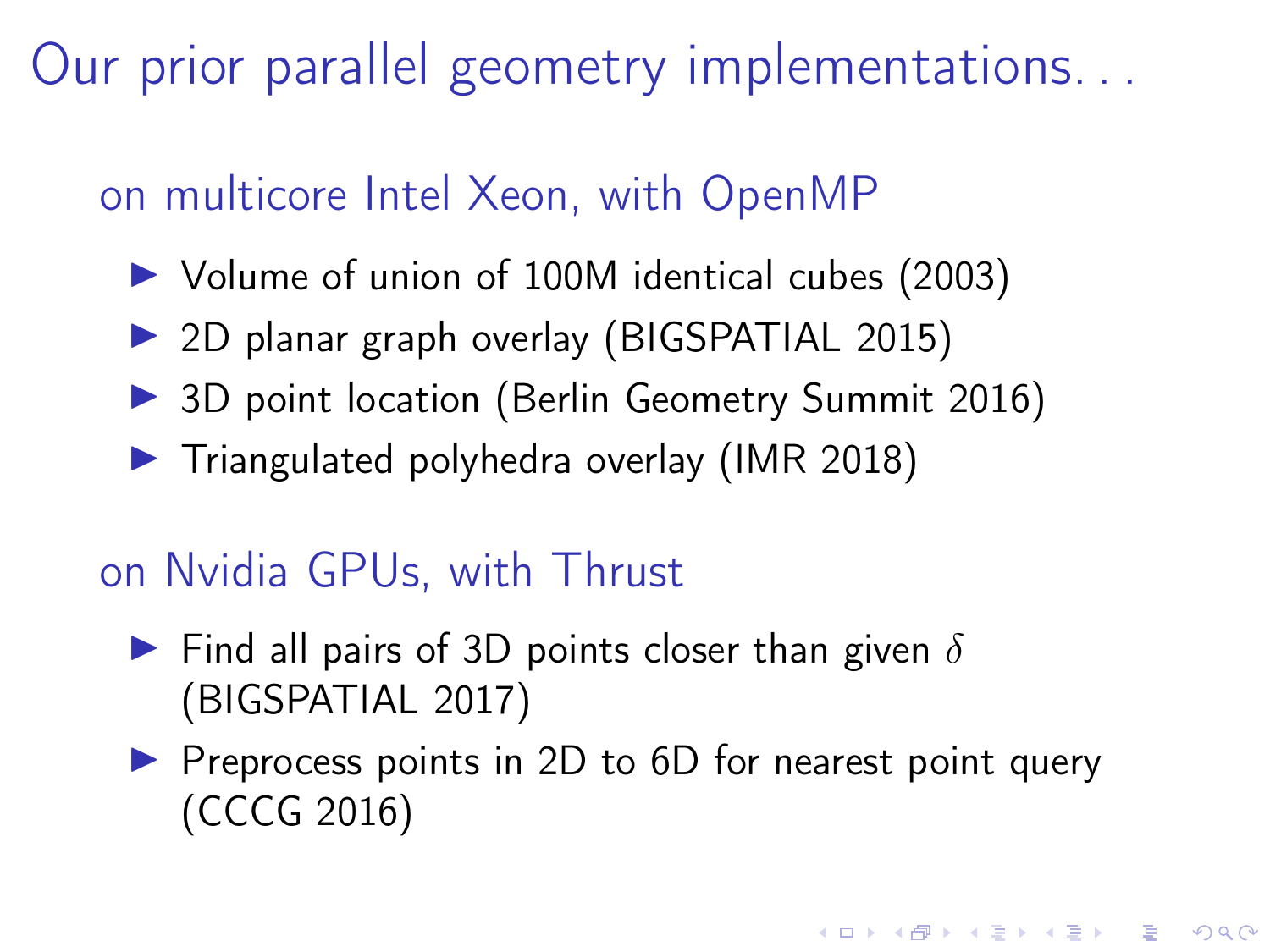### Background

- **Philosophically a Computer Scientist.**
- $\blacktriangleright$  PhD officially in Applied Math.
- $\triangleright$  Working in Electrical, Computer, and Systems Engineering Dept.
- **In Students are from Computer Science.**
- **F** Teaching Engineering Parallel Computing.
- $\triangleright$  Collaborating with Geographers for a long time.
- $\blacktriangleright$  Enjoy applying computer science and engineering to GIS.

**KORKA BRADE KORA**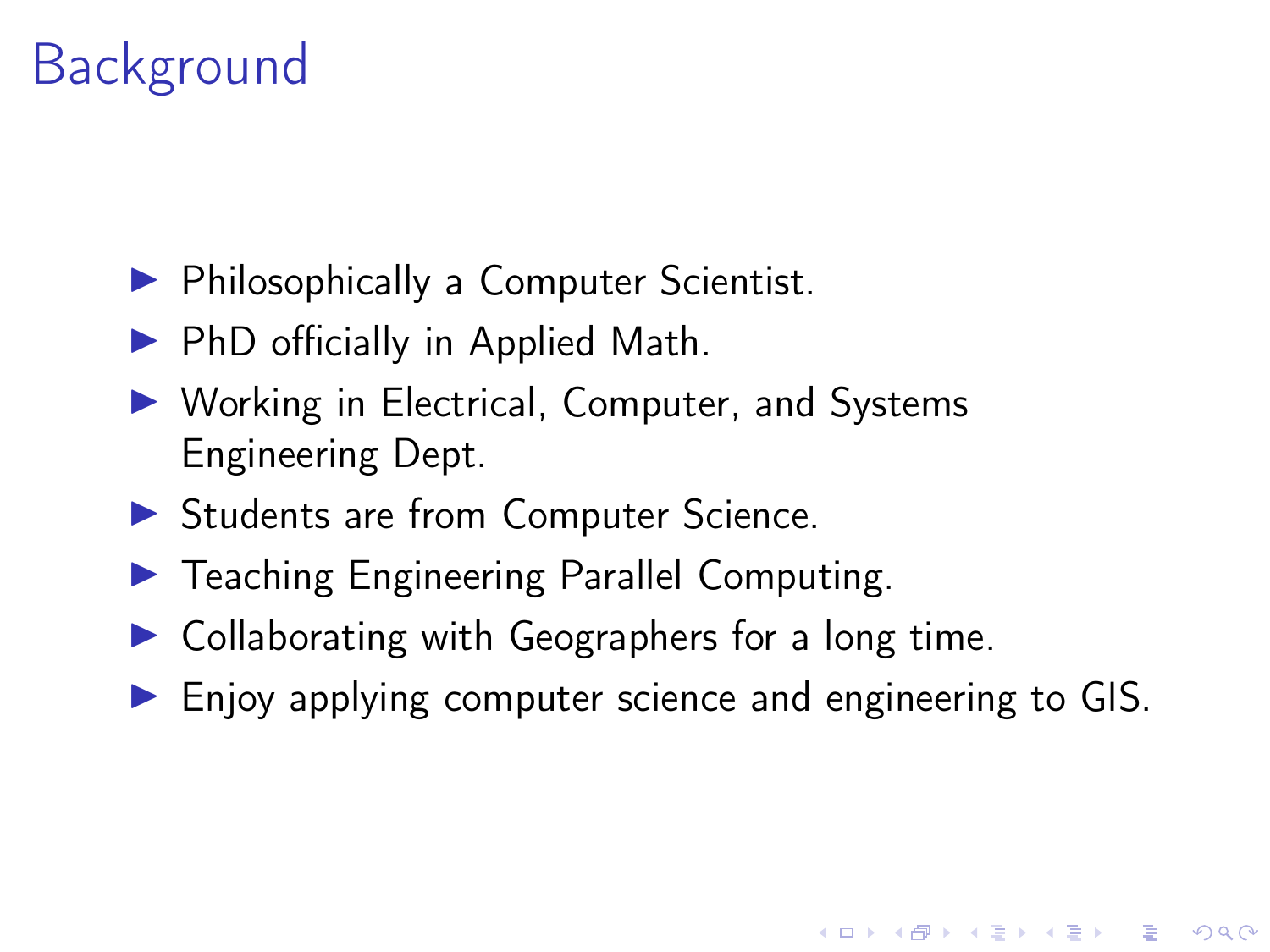#### Historical analogy

- $\blacktriangleright$  Roebling, builder of Brooklyn Bridge, graduated from RPI.
- $\blacktriangleright$  15 year project.
- $\triangleright$  after spending money for 2 years, there was no visible progress.
- $\triangleright$  Roebling was building the foundations.
- $\triangleright$  None of his bridges ever fell down.
- $\blacktriangleright$  In contrast: In last few decades, three interstate highway bridges have collapsed from design errors compounding maintenance lack.

**KORKA BRADE KORA** 

Spend some time on the foundations.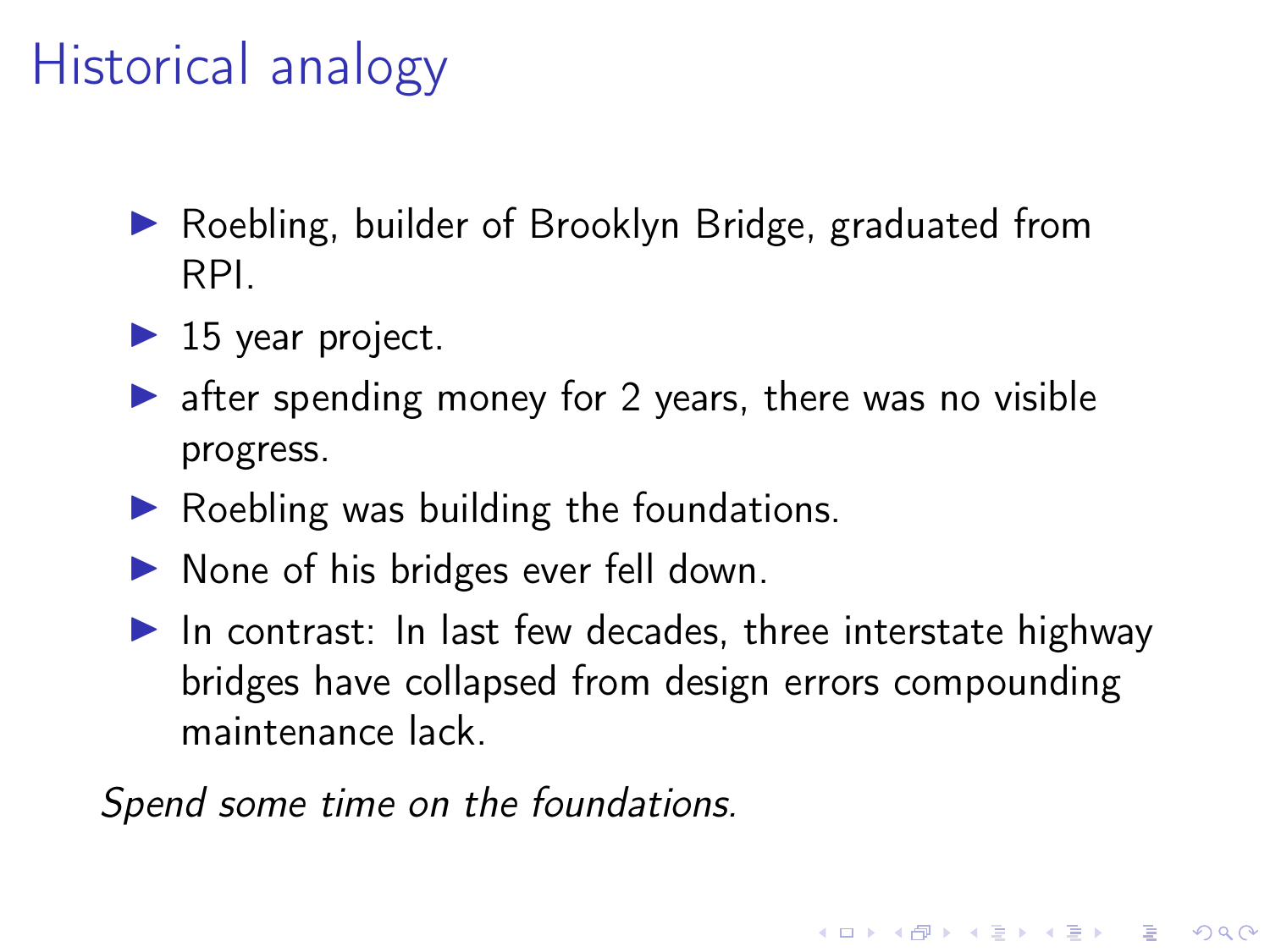#### Massive shared memory

- $\blacktriangleright$  An underappreciated resource.
- $\blacktriangleright$  External memory often not needed.
- $\blacktriangleright$  Paging virtual memory is obsolete.
- $\blacktriangleright$  Inexpensive servers have 1TB of memory.
- $\blacktriangleright$  Even for Nvidia GPUs:
	- $\blacktriangleright$  up to 48GB,
	- $\triangleright$  several can be ganged together with hi-speed bus.

**KORKA BRADE KORA** 

- $\blacktriangleright$  Many problems don't require the overhead of-
	- $\triangleright$  MPI.
	- $\blacktriangleright$  supercomputers,
	- $\blacktriangleright$  distributed cloud computing.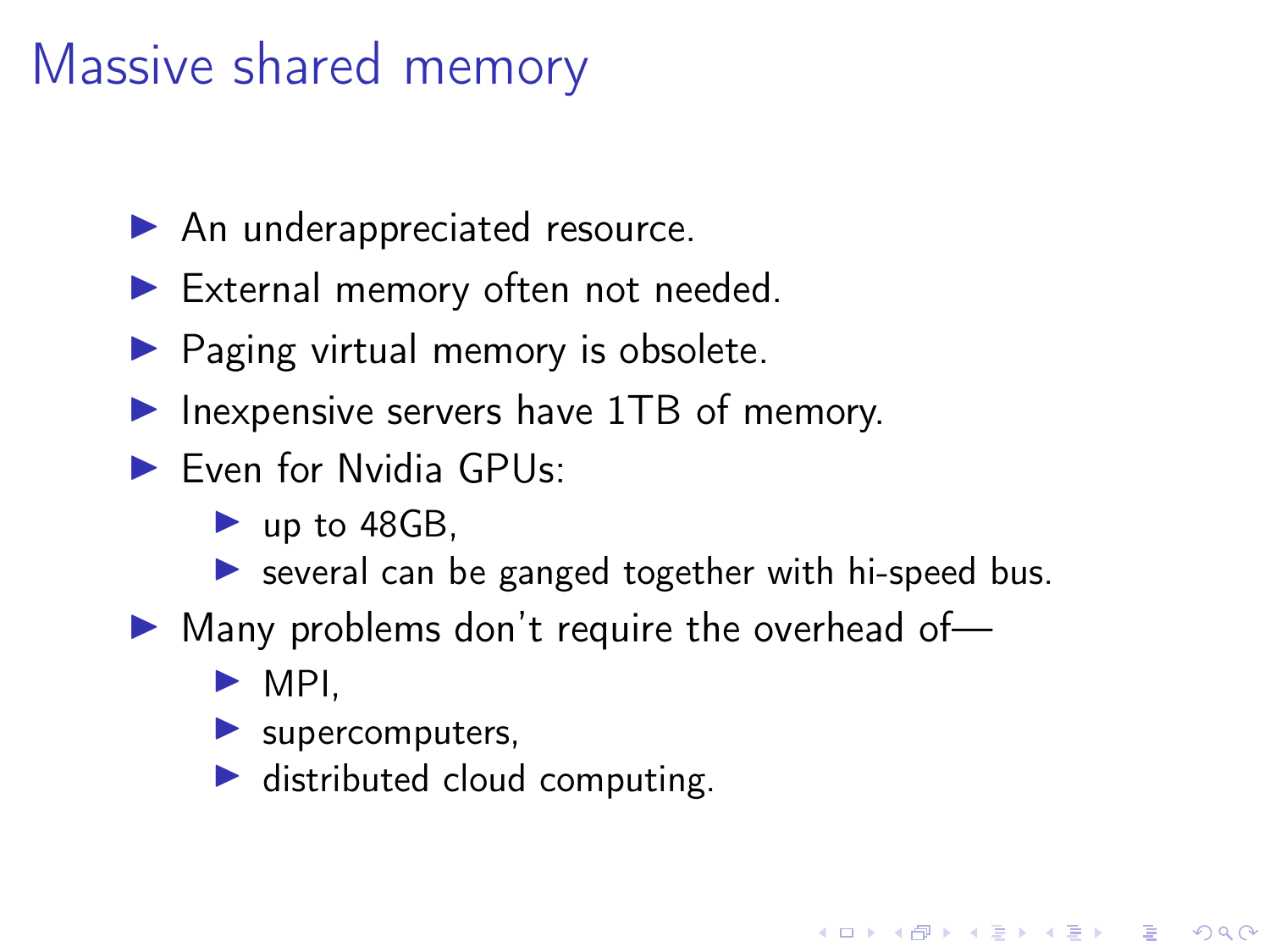#### Parallel computing

 $\blacktriangleright$  Multicore Intel Xeon underappreciated.

▶ Dual 20 core: 80 hyperthreads.

- $\triangleright$  One Xeon core is 20 $\times$  more powerful than one CUDA core.
- In Nvidia GPUs: up to 5000 cores, 48GB memory.
- ▶ Lower clock speed 750MHz vs 3.4GHz
- $\triangleright$  Hierarchy of memory: small/fast  $\longleftrightarrow$  big/slow
- $\triangleright$  Communication cost  $\gg$  computation cost
- **In Preferred:** blocks of threads execute SIMT





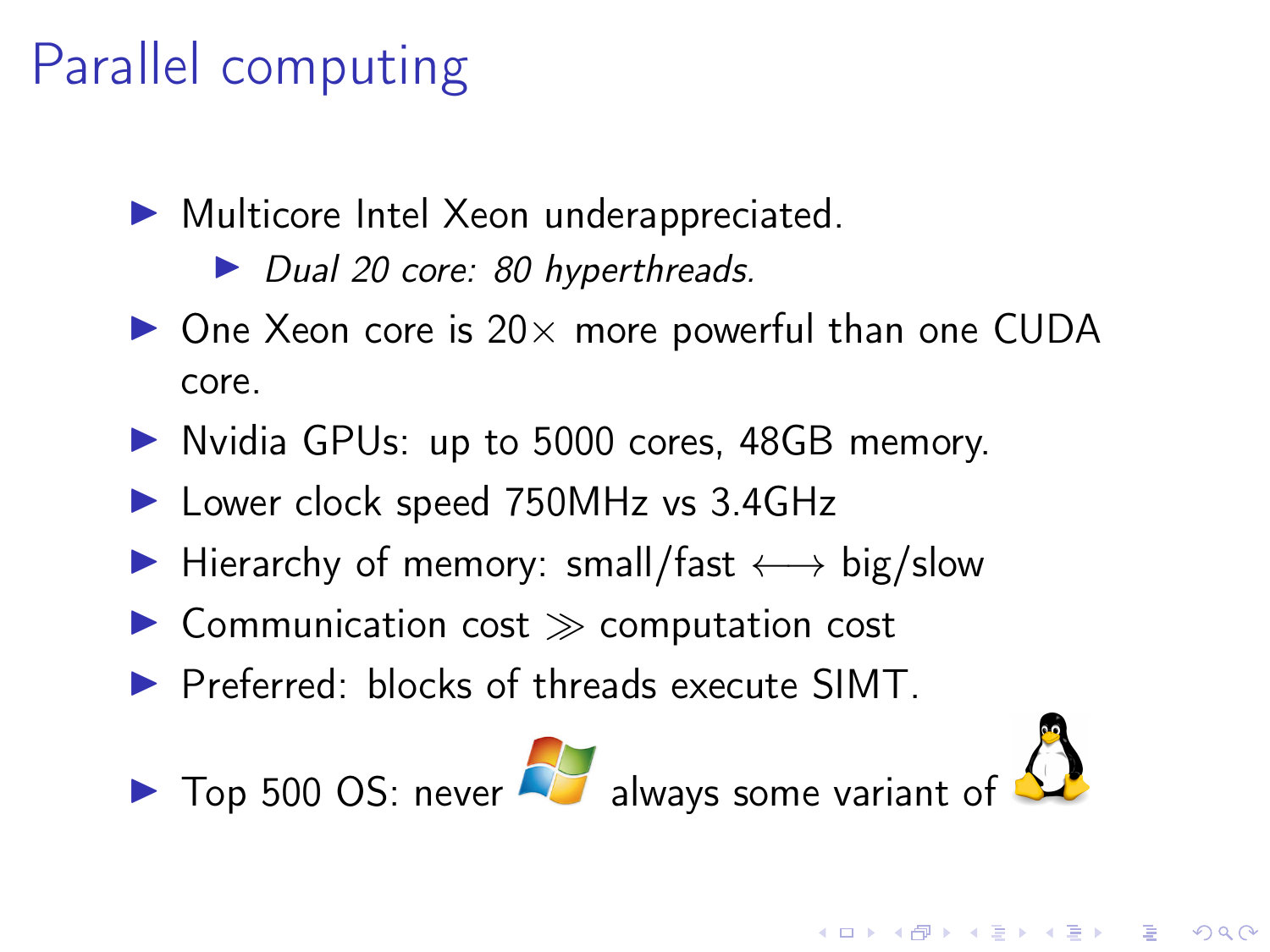## <span id="page-7-0"></span>Why parallel HW?

- $\triangleright$  More processing  $\rightarrow$  faster clock speed  $\rightarrow$  more electrical power. Each bit flip (dis)charges a capacitor through a resistance.
- $\blacktriangleright$  Faster  $\rightarrow$  requires smaller features on chip
- $\triangleright$  Smaller  $\rightarrow$  greater electrical resistance !



**KORK STRAIN A STRAIN A STRAIN** 

- $\blacktriangleright \Longrightarrow \Longleftarrow$ .
- $\triangleright$  Serial processors have hit a wall.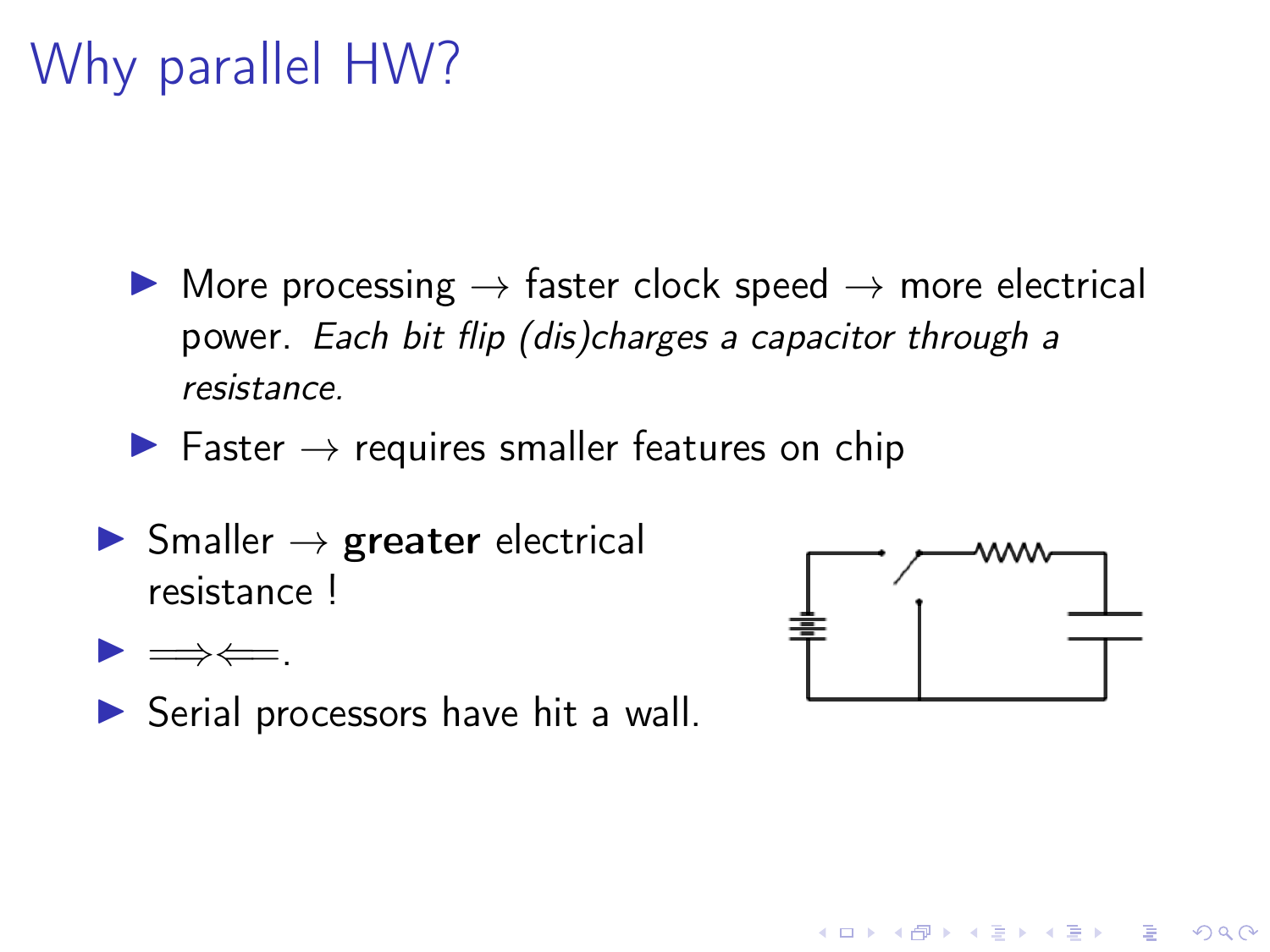#### <span id="page-8-0"></span>Some parallel programming tools

- $\triangleright$  OpenMP-
	- ▶ Shared memory, multiple CPU core model.
	- $\blacktriangleright$  Good for moderate parallelism.
	- $\blacktriangleright$  Easy to get started.
	- $\triangleright$  Options for protecting parallel writes:
		- In Sum reduction: no overhead.
		- $\blacktriangleright$  Atomic add and capture: small overhead.
		- $\triangleright$  Critical block: perhaps 100K instruction overhead.
	- $\triangleright$  Valid cost metric: real time used.
	- $\triangleright$  2-thread programs perhaps slower than 1-thread.
- $\blacktriangleright$  CUDA/Thrust-
	- $\triangleright$  Nvidia C++ template library for CUDA based on STL.
	- $\blacktriangleright$  Functional paradigm: easier algorithm expression.
	- $\blacktriangleright$  Hides many CUDA details: good and bad.
	- $\triangleright$  Powerful operators all parallelize: scatter/gather, reduction by key, permutation, sort, prefix sum.
	- $\blacktriangleright$  Surprisingly efficient algorithms like bucket sort.
	- **Possible back ends: CUDA, Open[MP](#page-7-0)[, s](#page-9-0)[e](#page-9-0)[qu](#page-8-0)e[nti](#page-0-0)[al](#page-30-0) [on](#page-0-0) [h](#page-30-0)[os](#page-0-0)[t.](#page-30-0)**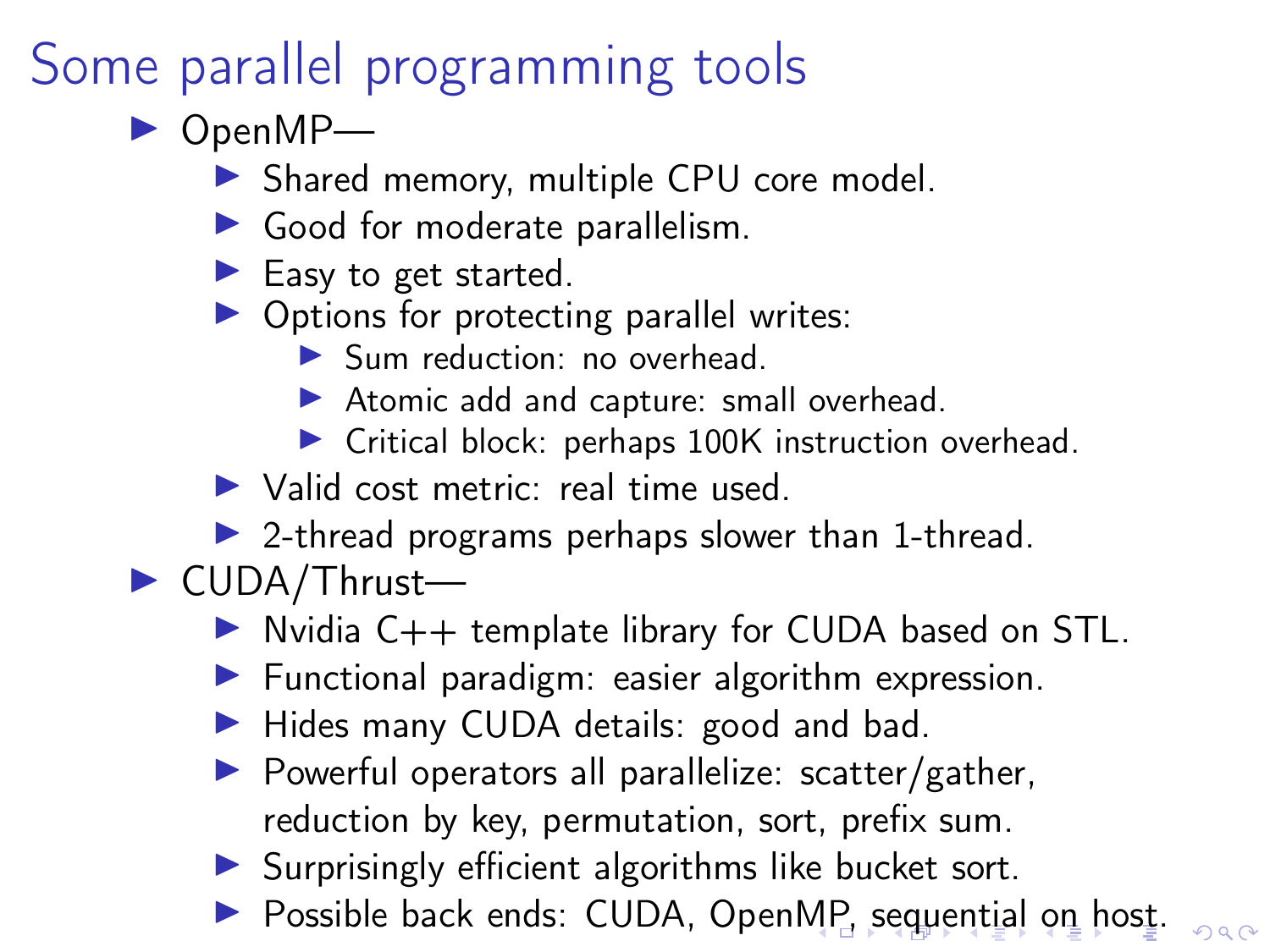#### <span id="page-9-0"></span>Geometric Databases

- $\blacktriangleright$  Hundreds of millions of primitive components.
- $\triangleright$  Some foundational operations—
	- $\blacktriangleright$  nearest point
	- $\blacktriangleright$  boolean intersection and union
	- $\blacktriangleright$  planar graph overlay
	- $\blacktriangleright$  mass property computation of the results of some boolean operation
- $\blacktriangleright$  Higher applications—
	- $\triangleright$  Volume and moments of an object defined as the union of many overlapping primitives.
	- $\blacktriangleright$  Two object interfere iff volume of intersection  $> 0$ .
	- $\blacktriangleright$  Interpolate population from census tracts to flood zones.
	- Interpolate properties between two triangulations of same polyhedron.
	- $\blacktriangleright$   $\cdots$  and many higher-level problems.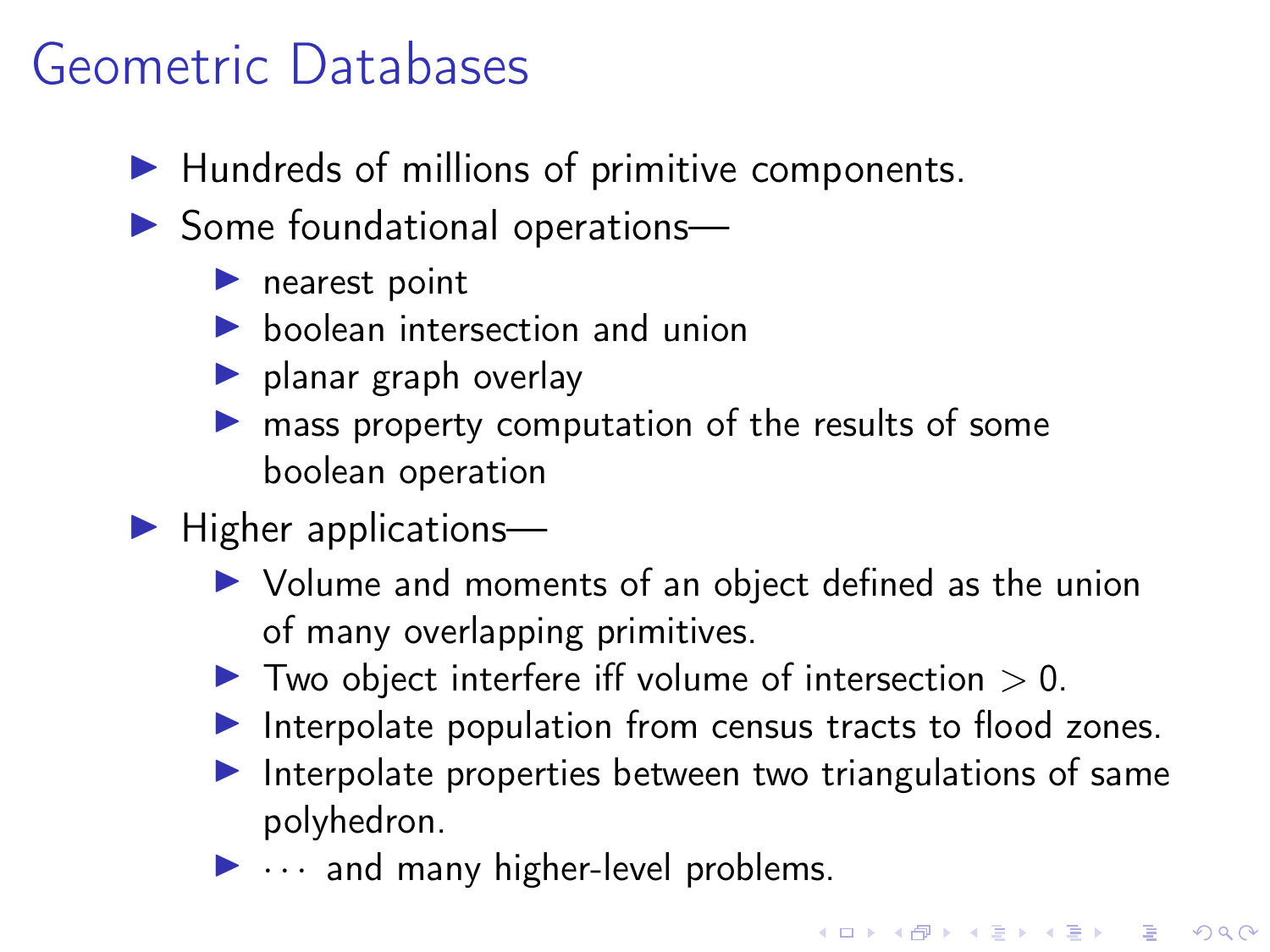How few types of info does a polyhedron rep need?

A design is not complete until everything possible has been removed.

- $\blacktriangleright$  Why?
	- $\triangleright$  fewer special cases  $\Rightarrow$  less code  $\Rightarrow$  less debugging
	- $\triangleright$  less space  $\Rightarrow$  faster
- Operations:
	- $\blacktriangleright$  point location
	- $\triangleright$  area, center of gravity, high-order moments
- $\blacktriangleright$  Ambiguous rep: set of vertices.
- $\blacktriangleright$  Sufficient rep: set of faces.
- $\blacktriangleright$  Above operations are now map-reductions.



 $QQ$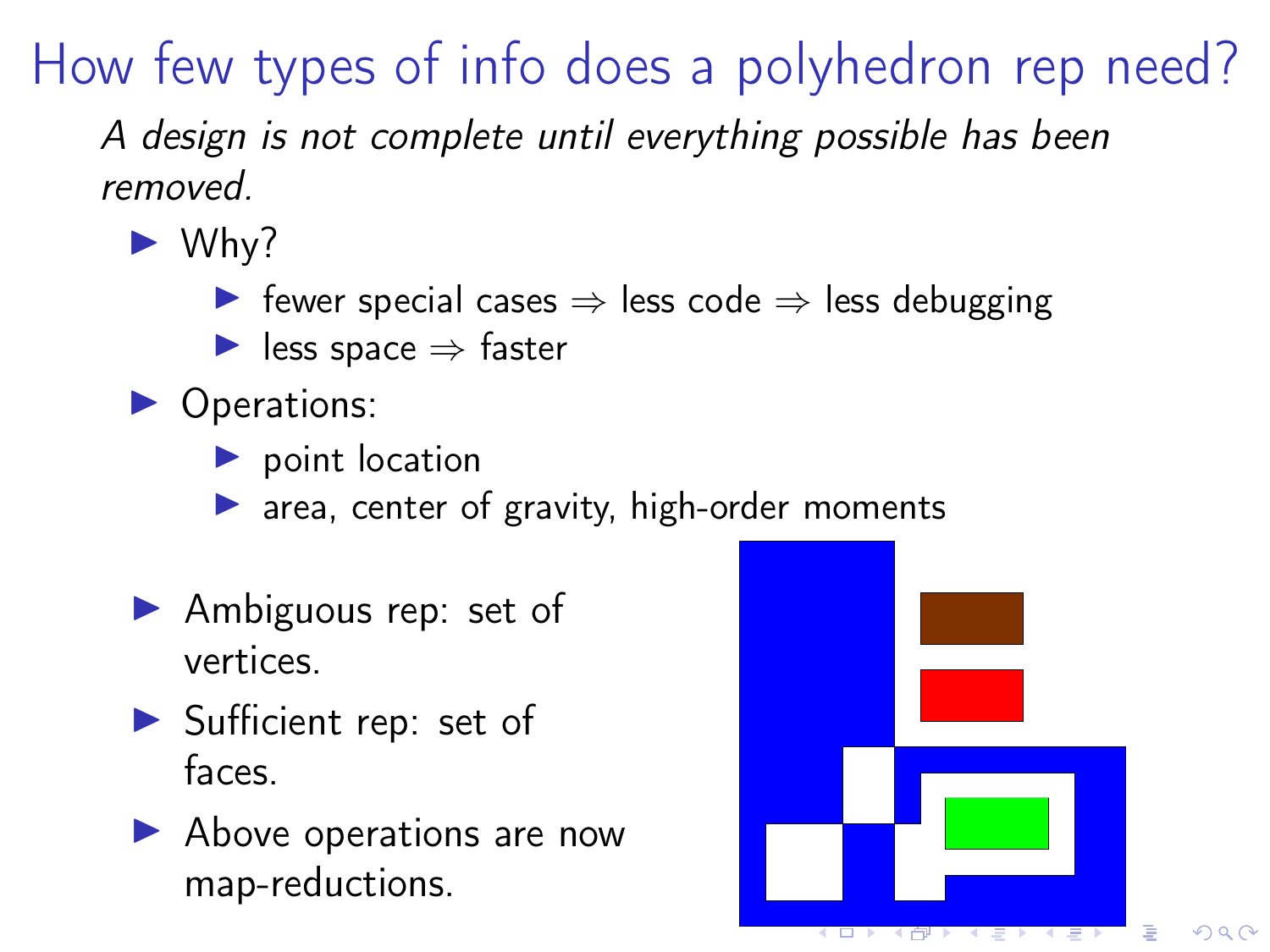#### Point Location on a Set of Faces

- $\blacktriangleright$  "Jordan curve" method
- $\blacktriangleright$  Extend a semi-infinite ray from query point.
- $\triangleright$  Count intersections with faces.
- $\triangleright$  Odd number  $=$  inside.
- $\triangleright$  Obvious but bad alternative: sum subtended signed volumes. Implementing w/o arctan, and handling special cases wrapping around is tricky and reduces to Jordan curve.



モロン 不得 メモン イヨン・ヨー

 $QQ$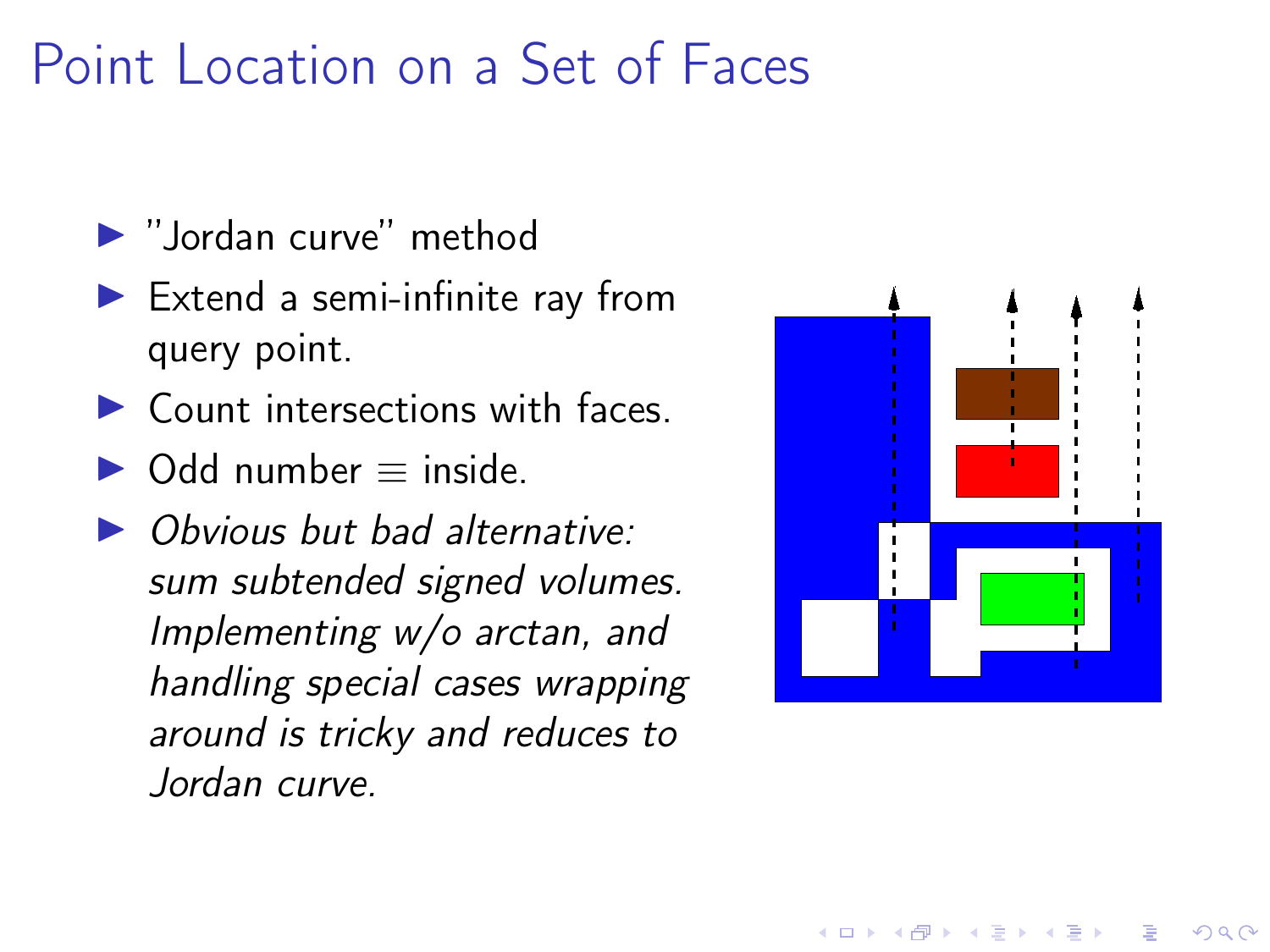#### Moment Computation on a Set of Faces

- $\blacktriangleright$  Each face, with the origin, defines a tetrahedron.
- $\triangleright$  Compute its moment; sum them.
- $\blacktriangleright$  Extends to any mass property, including (using a characteristic function) point location.
- $\blacktriangleright$  Extends to functionally graded properties, e.g., 3D printer extruding a varying-density material.



 $\mathbf{A} \equiv \mathbf{A} + \mathbf{A} + \mathbf{B} + \mathbf{A} + \mathbf{B} + \mathbf{A} + \mathbf{B} + \mathbf{A} + \mathbf{B} + \mathbf{A} + \mathbf{B} + \mathbf{A} + \mathbf{B} + \mathbf{A} + \mathbf{B} + \mathbf{A} + \mathbf{B} + \mathbf{A} + \mathbf{B} + \mathbf{A} + \mathbf{B} + \mathbf{A} + \mathbf{B} + \mathbf{A} + \mathbf{B} + \mathbf{A} + \mathbf{B} + \mathbf{A} + \mathbf{B} + \mathbf{A} + \math$ 

 $QQ$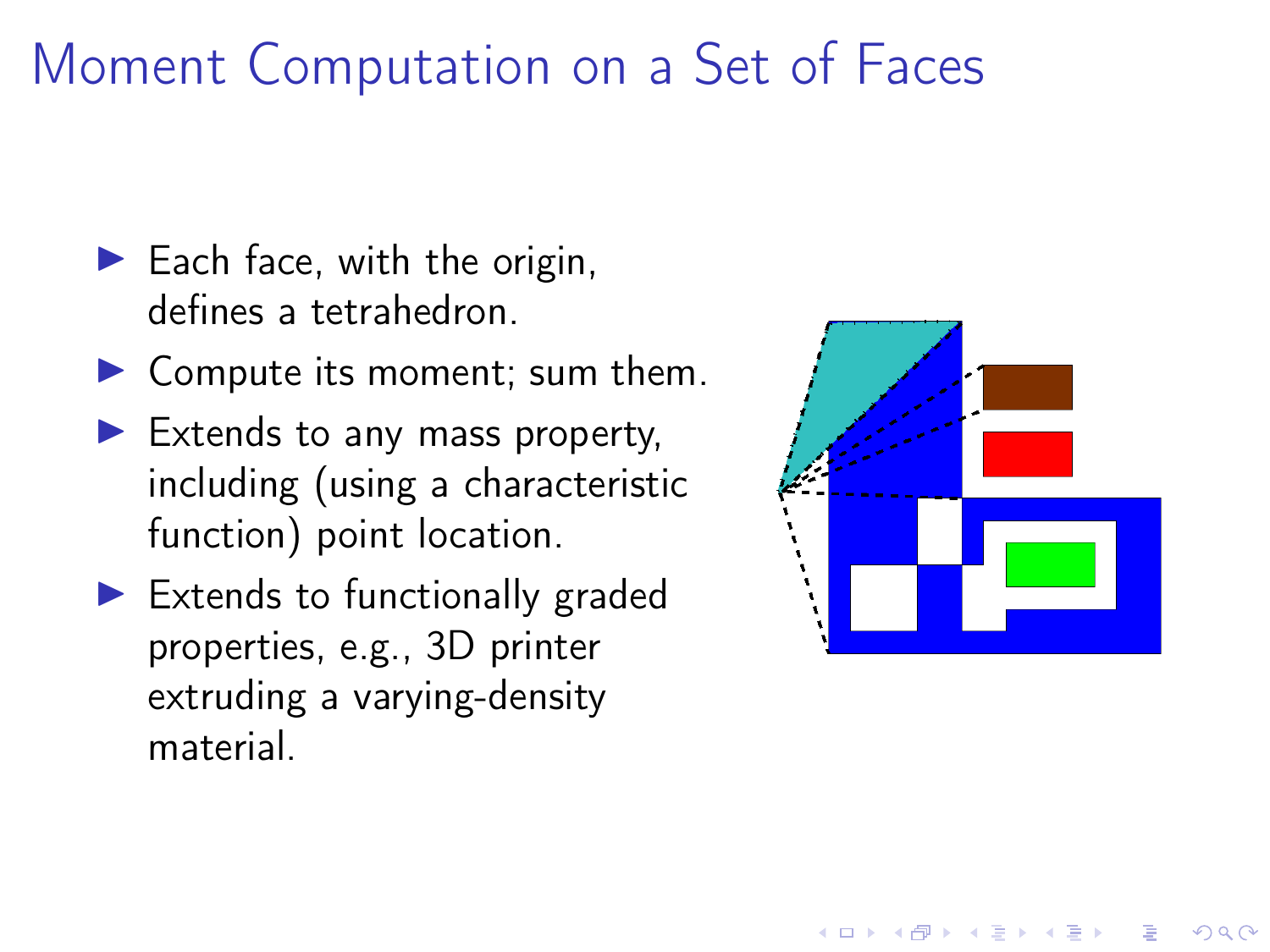#### The Advantages of Set of Faces Data Structure

- $\triangleright$  Simple enough to debug.
- $\triangleright$  SW can be simple enough that there are obviously no errors, or complex enough that there are no obvious errors.

**KORK STRAIN A STRAIN A STRAIN** 

- $\blacktriangleright$  Less storage.
- $\blacktriangleright$  Easy parallelization: reduction operations.
- ∃ Other reps (on the following slides).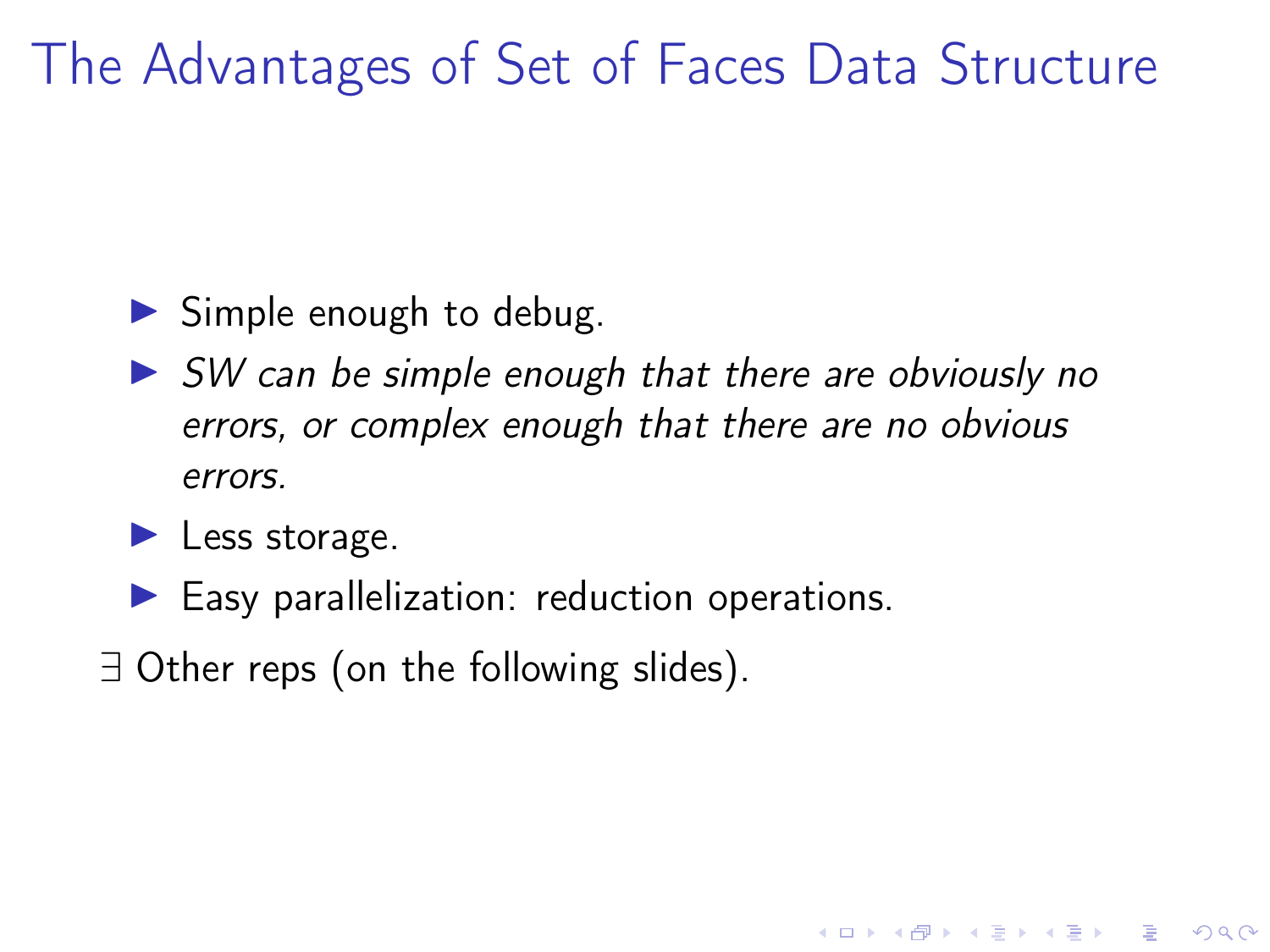Augmented vertices: another minimal polyhedron representation

- ▶ Augmented vertices: add a little to each vertex.
- $\blacktriangleright$  These examples use rectilinear polygons, but all this works on general polygons and polyhedra.
- $\triangleright$  8 types of vertices;
- Each gets a sign,  $s = \pm 1$ .
- $\blacktriangleright$  Now, each vertex defined as  $v_i = (x_i, y_i, s_i)$
- Area of polygon:  $A = \sum s_i x_i y_i$
- $\blacktriangleright$  Volume of polyhedron:  $V = \sum s_i x_i y_i z_i$



Moment of inertia about z-axis:  $I=\sum s_i x_i^2 y_i^2$ 

K ロ ▶ K 御 ▶ K 唐 ▶ K 唐 ▶ │ 唐

 $2990$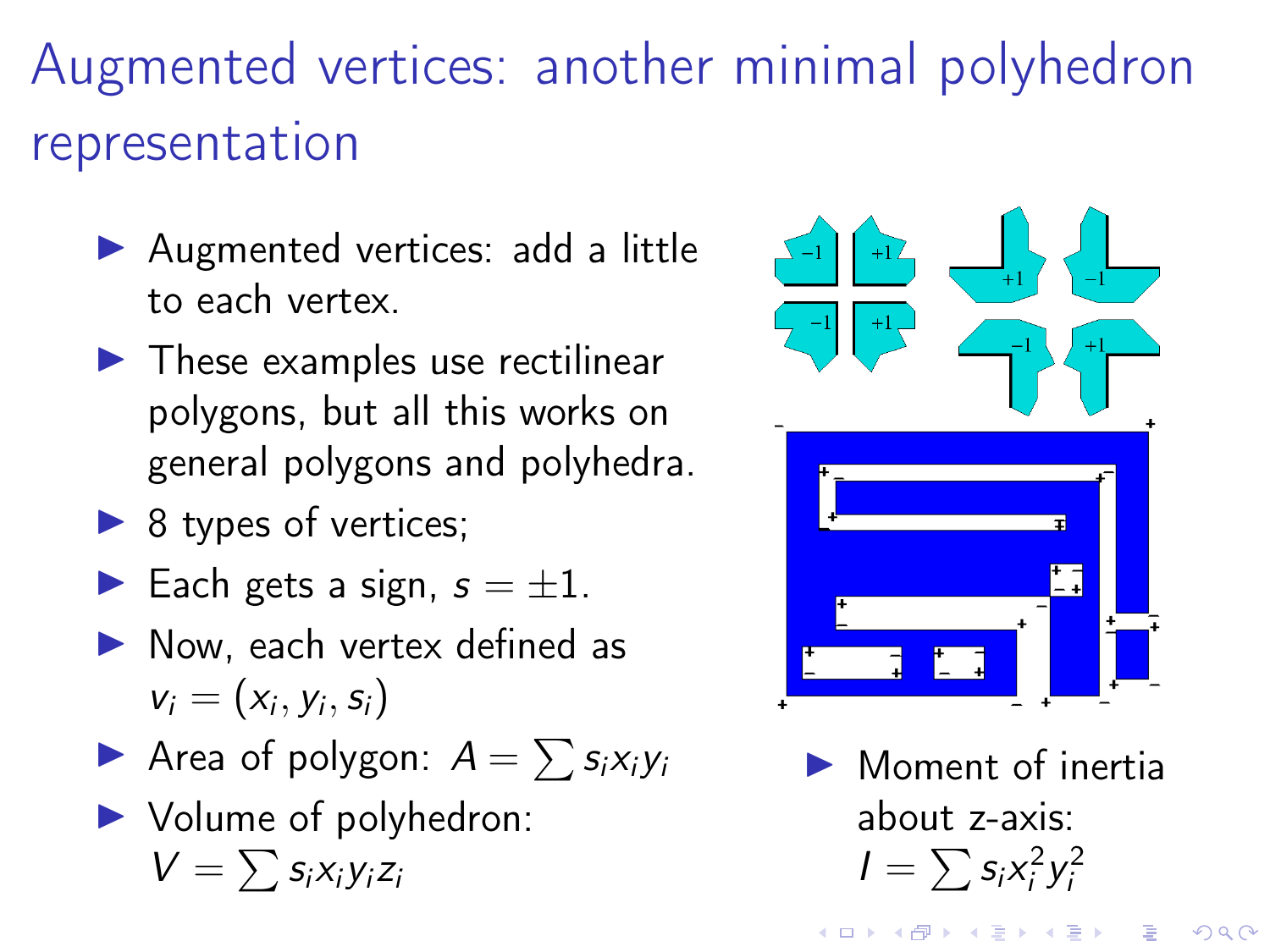#### Vertex incidences: YAMPR

Another minimal data structure, resembles half edges.

- $\triangleright$  Only data type is the incidence of an edge and a vertex, plus its neighborhood. For each such:
	- $\overrightarrow{V}$  = coord of vertex
	- $\hat{T}$  = unit tangent vector along the edge
	- $\hat{N}$  = unit vector normal to  $\hat{T}$ pointing into the polygon.
- $\triangleright$  Polygon (2 tuples per vertex):  $\{(\vec{V}, \hat{T}, \hat{N})\}$

Perimeter =  $-\sum(\vec{V} \cdot \hat{T})$ .

Area =  $1/2 \sum (\vec{V} \cdot \hat{T}) (\vec{V} \cdot \hat{N})$ 

 $\blacktriangleright$  Multiple nested components ok.



 $\blacktriangleright$  Mass properties are map-reductions.

**KORKA SERVER ORA**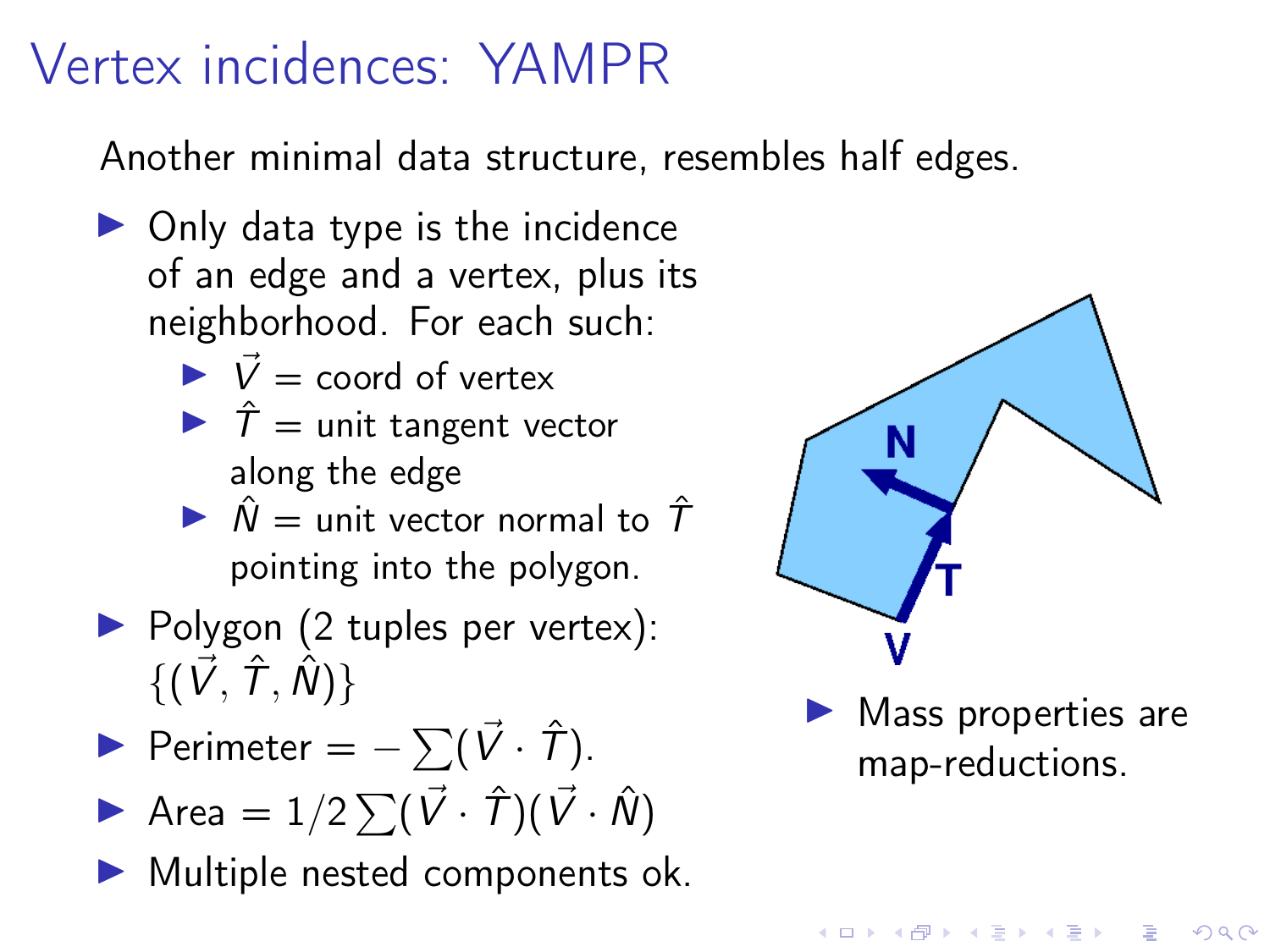### What's the point of this?

- $\triangleright$  Don't we always know the edges?
- $\triangleright$  No, not easily for Boolean combinations.
- $\triangleright$  We know the input polyhedra's faces.
- $\blacktriangleright$  However finding the output polyhedron's faces is much harder than merely finding the augmented vertices.
	- $\blacktriangleright$  That requires finding more global topology.
- $\blacktriangleright$  Three types of output vertices—
	- $\triangleright$  Some input vertices,
	- $\triangleright$  Some intersections of three input faces.
	- $\triangleright$  Some intersections of and input face with an edge.

KID KA KERKER KID KO

- $\blacktriangleright$  Filter them: an output vertex must be—
	- $\triangleright$  for intersection: *inside* all input polyhedra.
	- $\triangleright$  for union: *outside* all input polyhedra.
- $\triangleright$  Apply reduction equation to surviving vertices.
- $\blacktriangleright$  Next: several examples.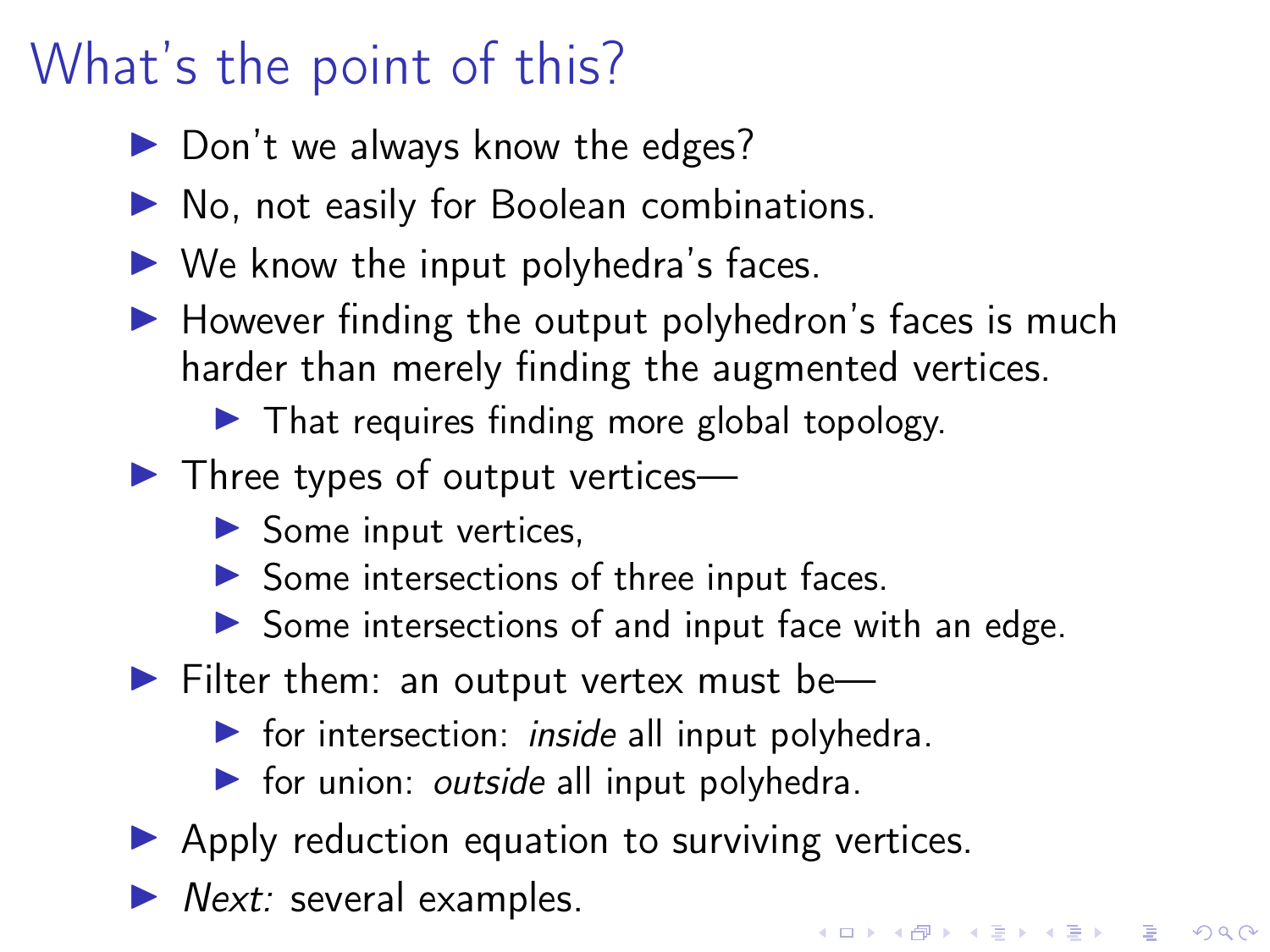#### <span id="page-17-0"></span>Volume of Union of Many Cubes

- $\blacktriangleright$  Illustrates power of these ideas.
- $\triangleright$  A prototype on an easy subcase (congruent axis-aligned cubes).
- $\blacktriangleright$  Extends to general polyhedra.
- $\triangleright$  Not statistical sampling—this is exact output, apart from roundoff.

**KORKA BRADE KORA** 

 $\triangleright$  Not subdivision-into-voxel method  $-$  the cubes' coordinates can be any representable numbers.

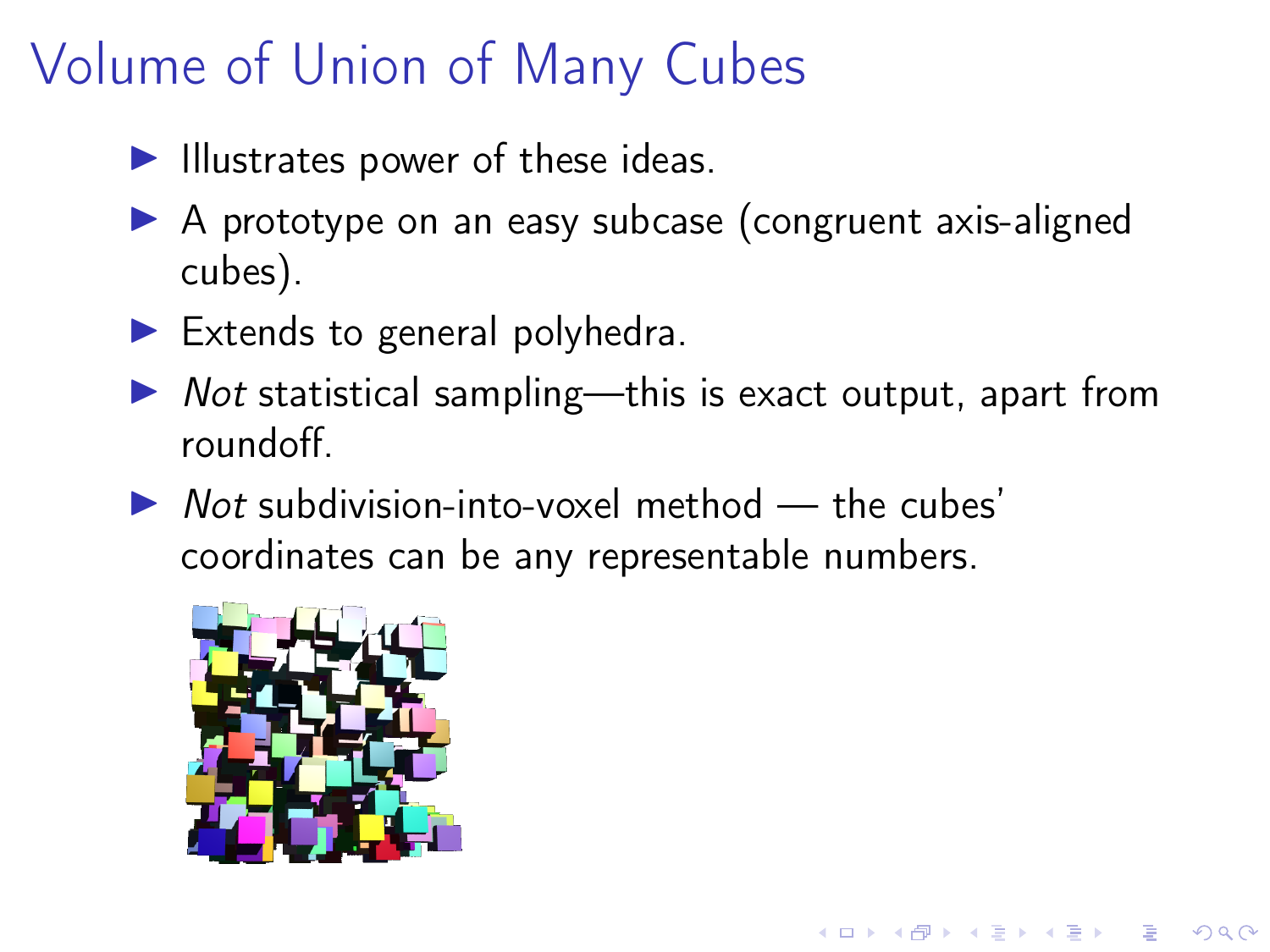# <span id="page-18-0"></span>Application: Cutting Tool Path



- $\blacktriangleright$  Represent path of a tool as piecewise line.
- $\blacktriangleright$  Each piece sweeps a polyhedron.
- $\triangleright$  Volume of material removed is (approx) volume of union of those polyhedra.

 $\Omega$ 

Image is fro[m](#page-17-0) Surfware Inc's Surfcam [we](#page-19-0)[b](#page-17-0)[sit](#page-18-0)[e](#page-19-0)[.](#page-0-0)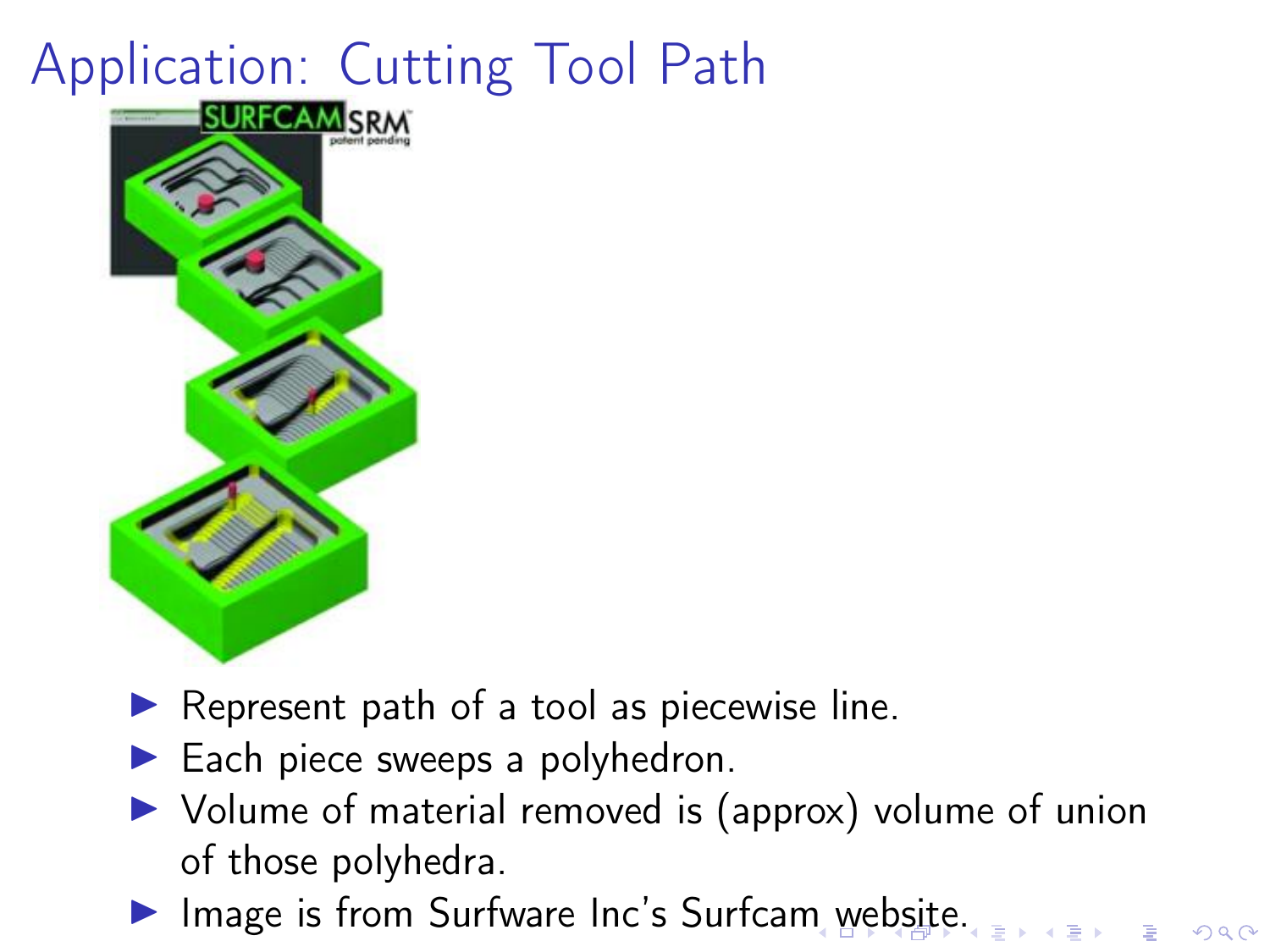## <span id="page-19-0"></span>Traditional N-Polyhedron Union



- $\triangleright$  Construct pairwise unions of primitives.
- $\blacktriangleright$  Iterate

Time depends on intermediate swell, and elementary intersection time.

- In Let P = size of union of an M-gon and an N-gon. Then  $P=O(MN)$ .
- $\blacktriangleright$  Time for union (using line sweep)  $T = \Theta(P \lg P)$ .
- $\blacktriangleright$  Total  $T = O(N^2 \lg N)$ .

Hard to parallelize upper levels of computation tree.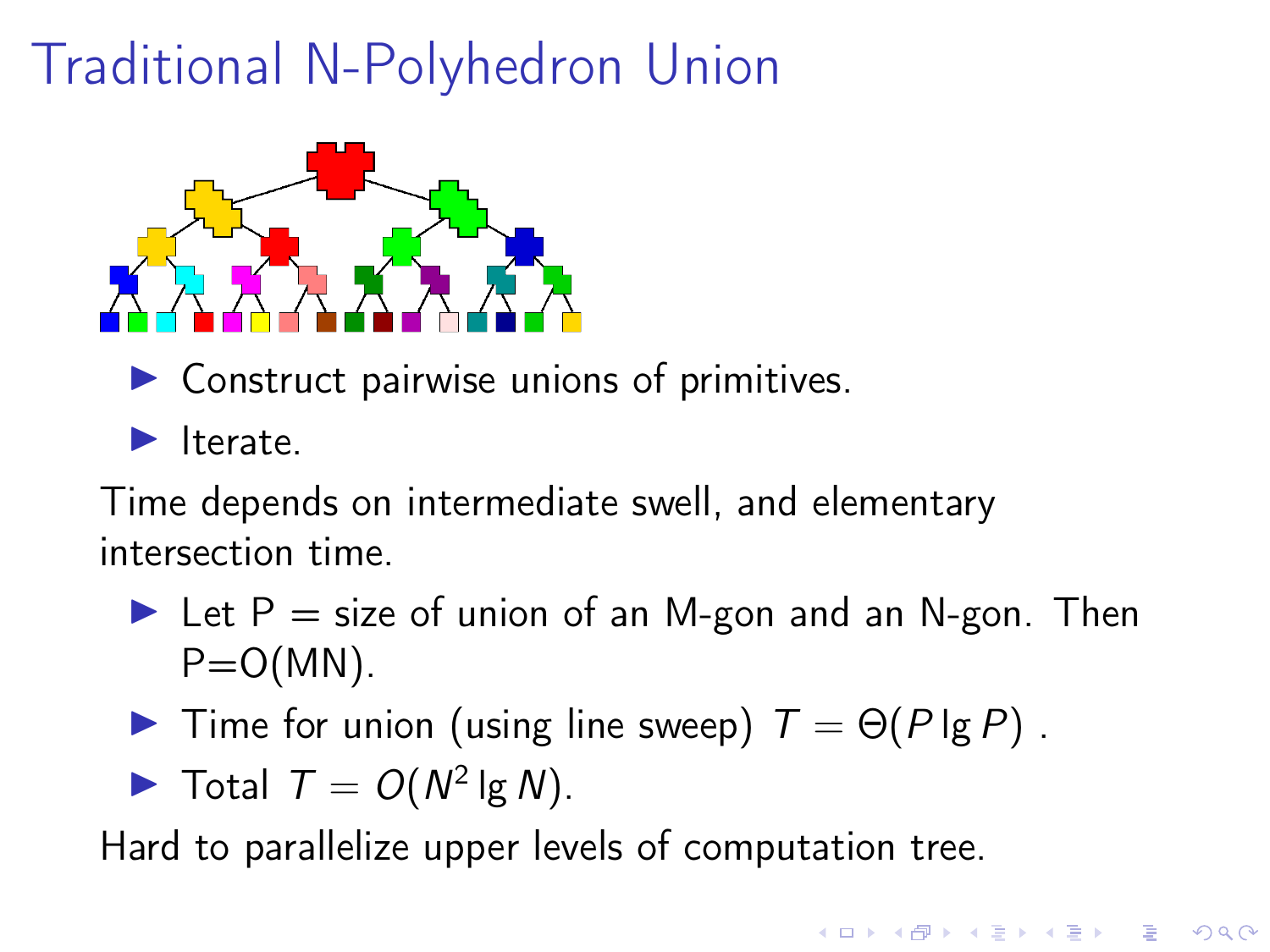#### Problems With Traditional Method

- Ig N levels in computation tree cause  $\lg N$  factor in execution time. Consider  $N > 20$ .
- Intermediate swell: worse as overlap is worse. Intermediate computations may be much larger than final result.
- $\blacktriangleright$  The explicit output polyhedron has complicated topology: unknown genus, loops of edges, shells of faces, nonmanifold adjacancies.
- $\blacktriangleright$  Tricky to get all this right.
- $\triangleright$  However explicit output not needed for computing mass properties.

4 0 > 4 4 + 4 = > 4 = > = + + 0 4 0 +

 $\triangleright$  Set of vertices with neighborhoods suffices.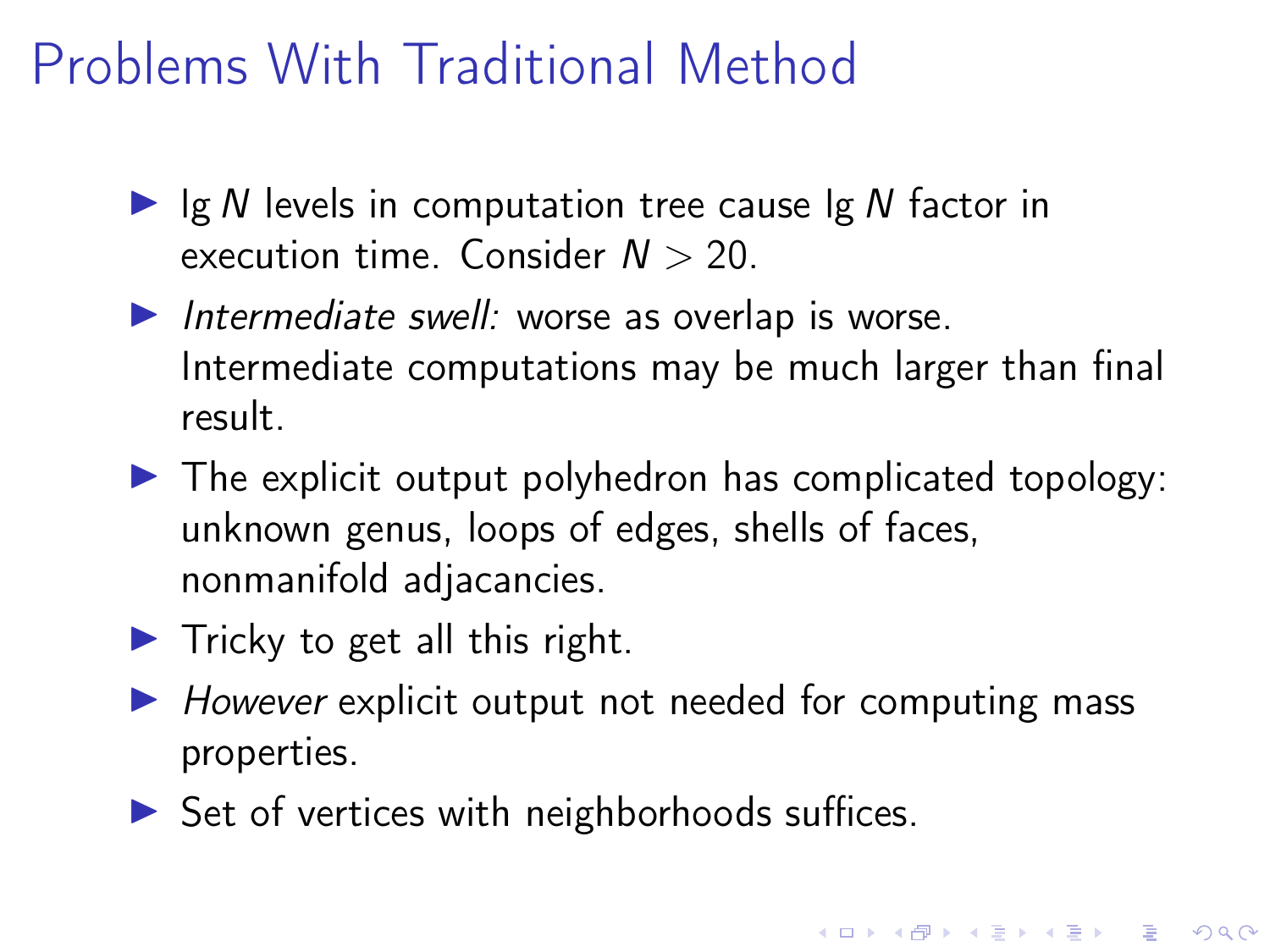#### Fast parallel volume of union

- $\blacktriangleright$  Find the intersections in one flat intersection test.
- $\blacktriangleright$  Filter them.
- $\blacktriangleright$  Map-reduce them.
- Processing 100M cubes with  $L = 0.005$  using 1000<sup>3</sup> grid took 5800 secs.
- ▶ Computed 3M face–edge and 3M face–face–face intersections.
- $\triangleright$  Optimization: many grid cells were completely inside an input cube.
- $\triangleright$  Note that this is not simply streaming the data—these are triple-object incidences.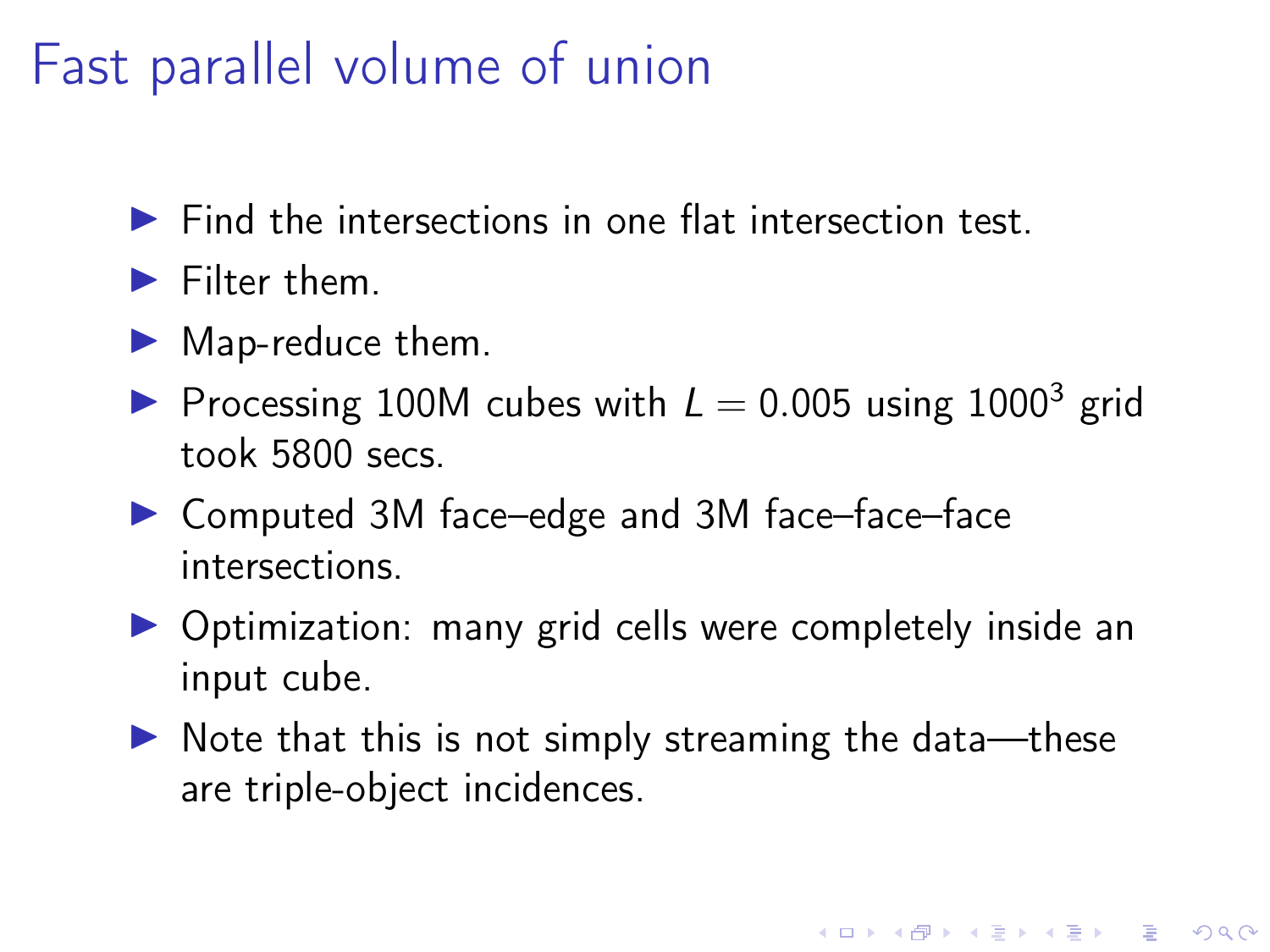#### <span id="page-22-0"></span>2D and 3D overlay

#### 2D planar graph

- $\blacktriangleright$  Input: two planar graphs containing sets of polygons (aka faces).
- $\triangleright$  Output: all the nonempty intersections of one polygon from each map.
- $\blacktriangleright$  Example: Census tracts with watershed polygons, to estimate population in each watershed.

#### 3D triangulated polyhedra

**In presented at International Meshing Roundtable 2018.** 

**K ロ X K 레 X K 회 X X 회 X 및 X X X X X 전** 

Important data structure uniform grid.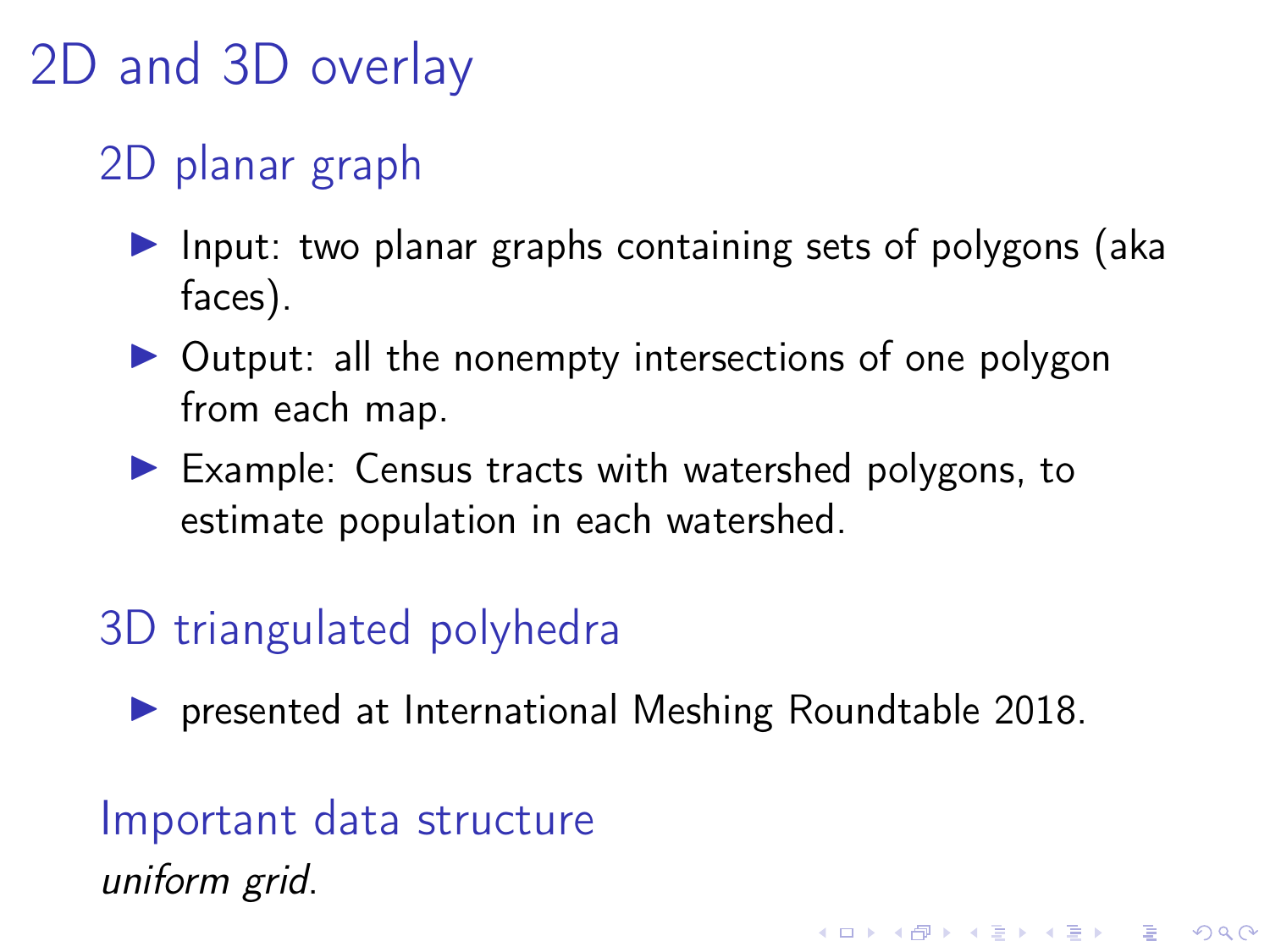# <span id="page-23-0"></span>Uniform grid

**Summary** 

- $\triangleright$  Overlay a uniform 3D grid on the input.
- ▶ For each input primitive—face, edge, vertex—find overlapping cells.
- $\blacktriangleright$  In each cell, store set of overlapping primitives.

#### **Properties**

- $\triangleright$  Simple, sparse, uses little memory if well programmed.
- $\blacktriangleright$  Parallelizable
- $\blacktriangleright$  Robust against moderate data nonuniformities.
- $\triangleright$  Bad worst-case performance on extremely nonuniform data.
	- $\triangleright$  As do octree and all hierarchical methods.

#### How it works

- Intersecting primitives must occupy the same cell.
- The grid fil[ter](#page-22-0)s the [se](#page-24-0)t of possible interse[c](#page-22-0)[tio](#page-23-0)[n](#page-24-0)[s.](#page-0-0)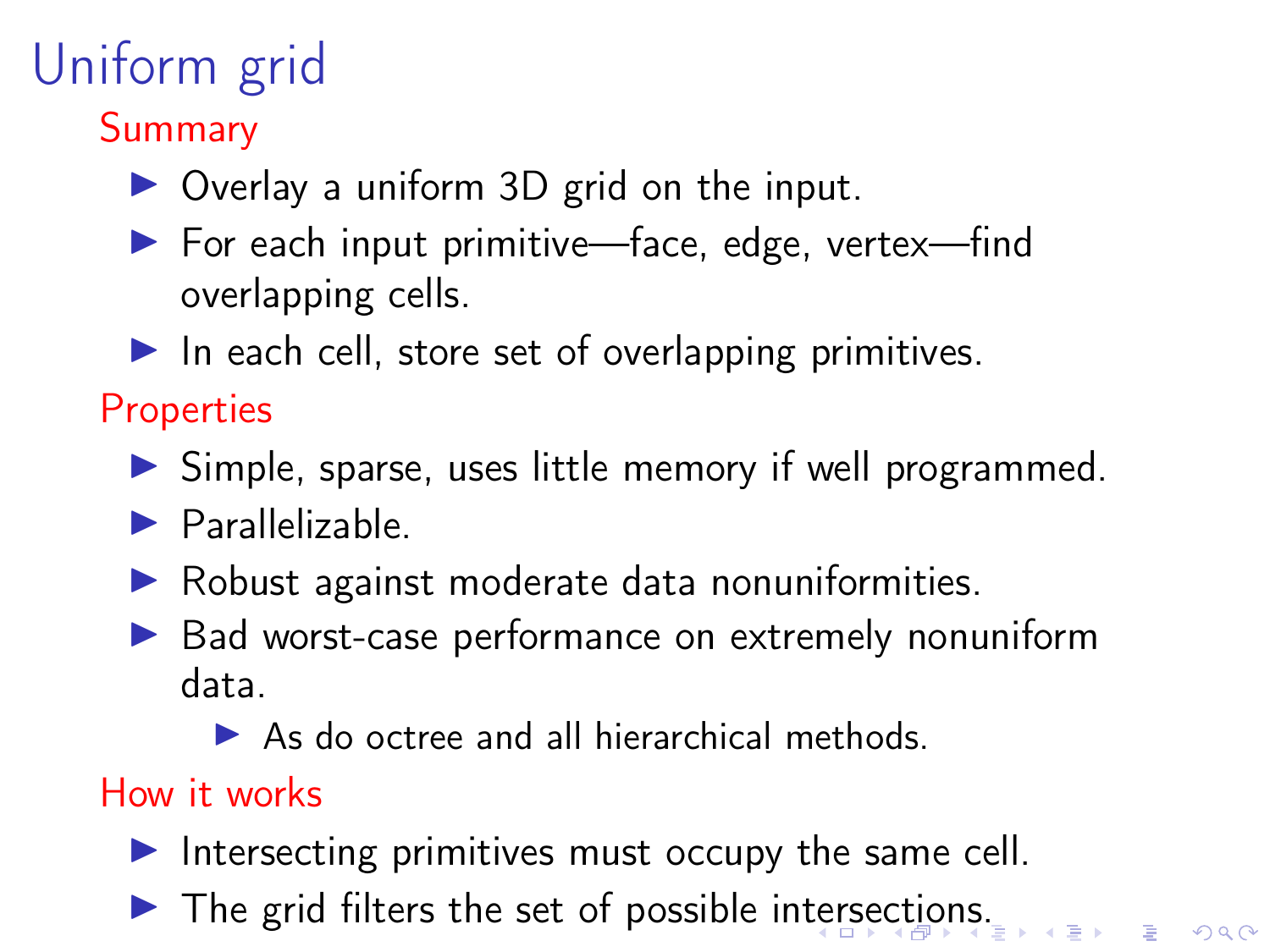#### <span id="page-24-0"></span>Uniform Grid Qualities

- $\triangleright$  Major disadvantages: It's so simple that it apparently cannot work, especially for nonuniform data. Efficient implementing takes care.
- $\blacktriangleright$  Major advantage: For the operations I want to do (intersection, containment, etc), it works very well for any real data I've ever tried.
- ▶ Outside validation: used in our 2nd place finish in ACM 2016 SIGSPATIAL GIS Cup award.
- USGS Digital Line Graph; VLSI Design; Mesh







KEL KARIK KEL KEN KELI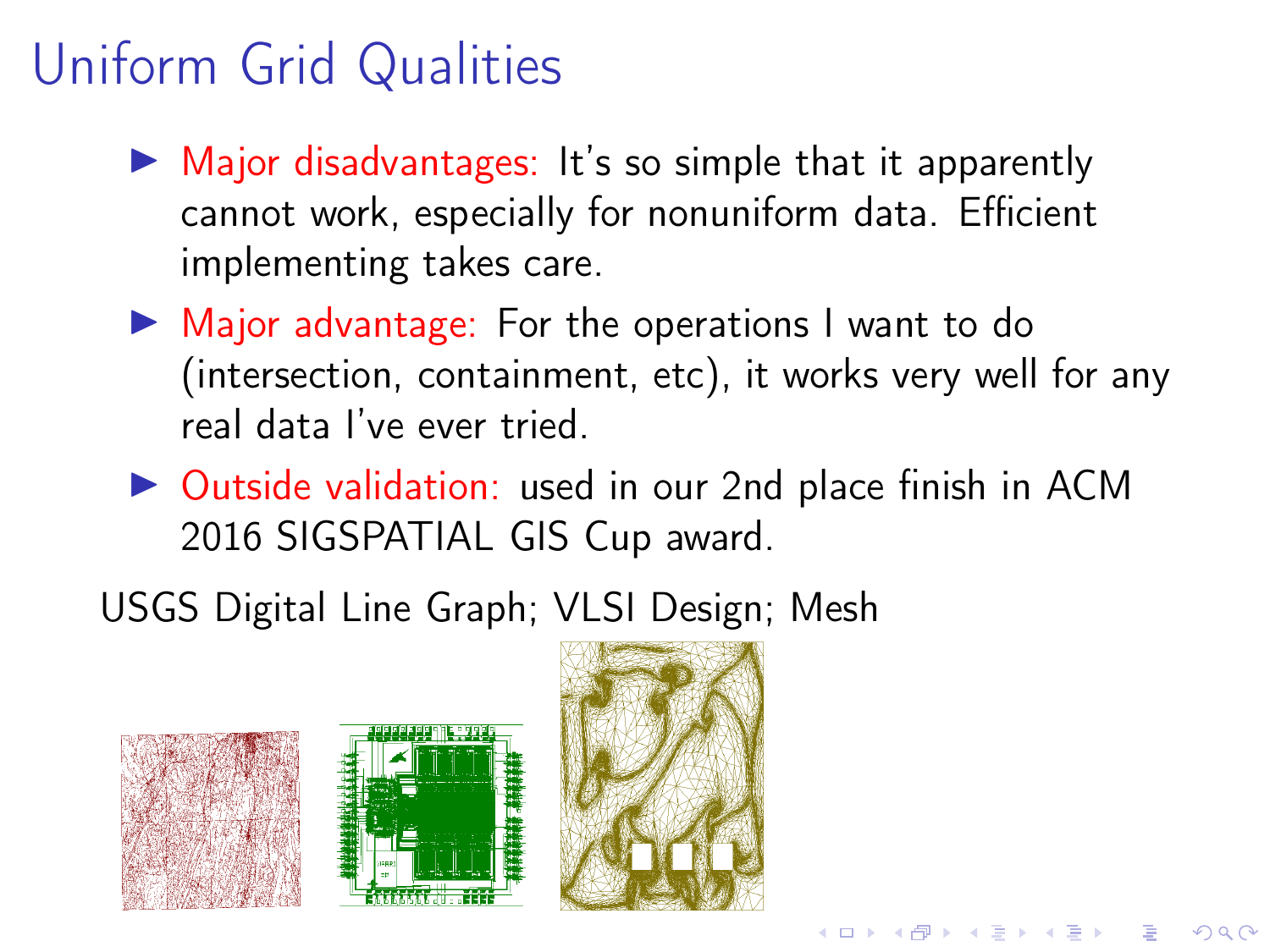#### 2D Uniform Grid Time Analysis

For i.i.d. edges (line segments), time to find edge–edge intersections in  $E^2$  is linear in size(input $+$ output) regardless of varying number of edges per cell.

- $\triangleright$  N edges, length 1/L,  $G \times G$  grid.
- Expected # intersections =  $\Theta(N^2L^{-2})$ .
- Each edge overlaps  $\leq 2(G/L+1)$  cells.
- $\blacktriangleright \ \eta \stackrel{\Delta}{=} \#$  edges per cell, is Poisson;  $\overline{\eta} = \Theta(N/G^2(G/L+1)).$
- Expected total # xsect tests:  $G^2 \overline{\eta^2} = N^2/G^2(G/L+1)^2$ .
- $\triangleright$  Total time: insert edges into cells  $+$  test for intersections.  $T = \Theta(N(G/L + 1) + N^2/G^2(G/L + 1)^2).$
- Minimized when  $G = \Theta(L)$ , giving  $T = \Theta(N + N^2L^{-2})$ .

 $\blacktriangleright$   $\top = \Theta$  (size of input + size of output).

 $\blacksquare$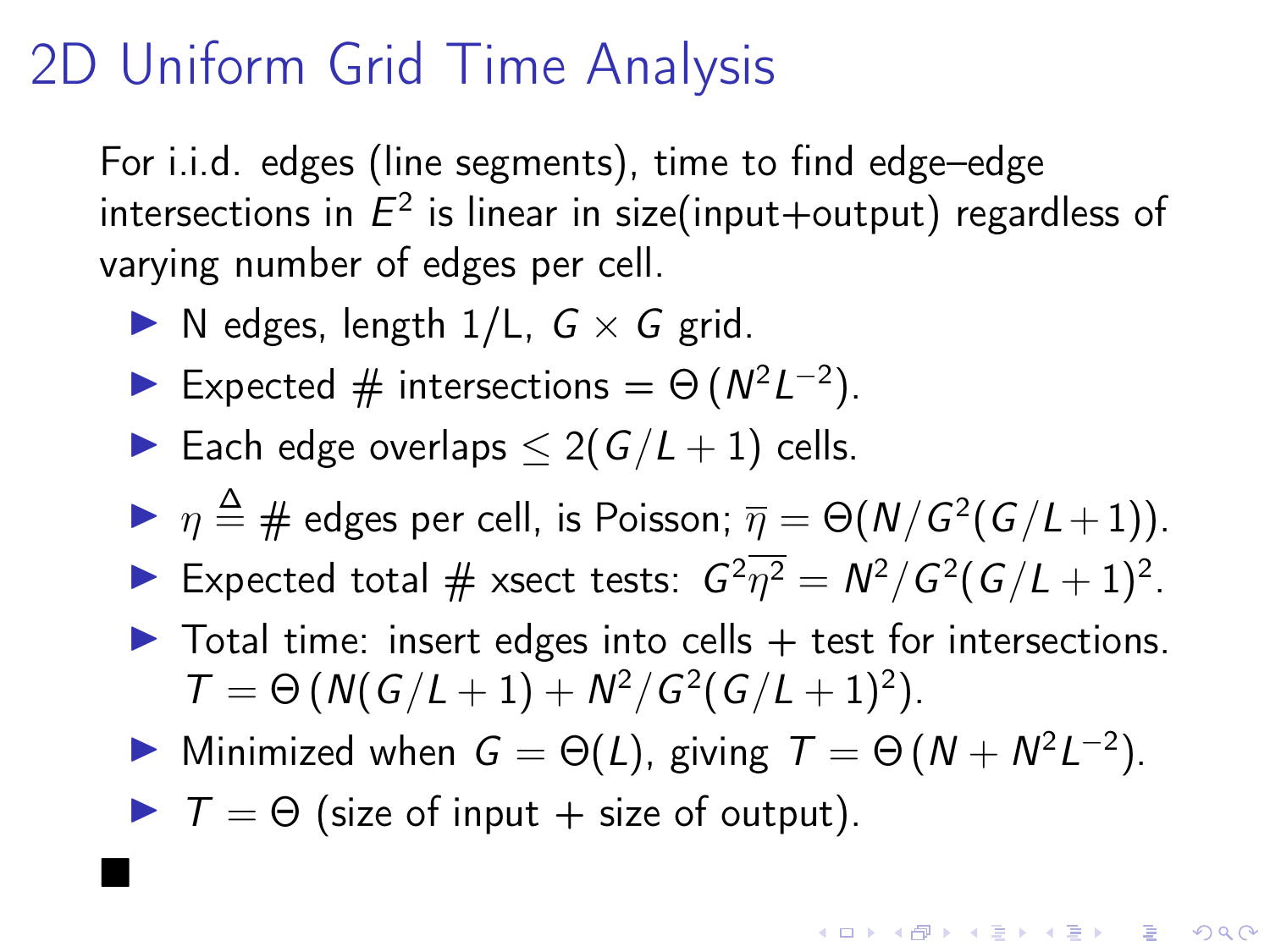#### EPUG-Overlay: 2D planar graph overlay

- **Previous step, presented at 2015 ACM BIGSPATIAL**
- ▶ Biggest example: USWaterBodies: 21,652,410 vertices, 219,831 faces, with USBlockBoundaries: 32,762,740 vertices, 518,837 faces.

**KORKA BRADE KORA** 

- $\blacktriangleright$  Time (w/o I/O):
	- $\blacktriangleright$  1342 secs (1 thread);
	- $\blacktriangleright$  149 secs (16 cores, 32 threads).
	- $\triangleright$  9X parallel speedup.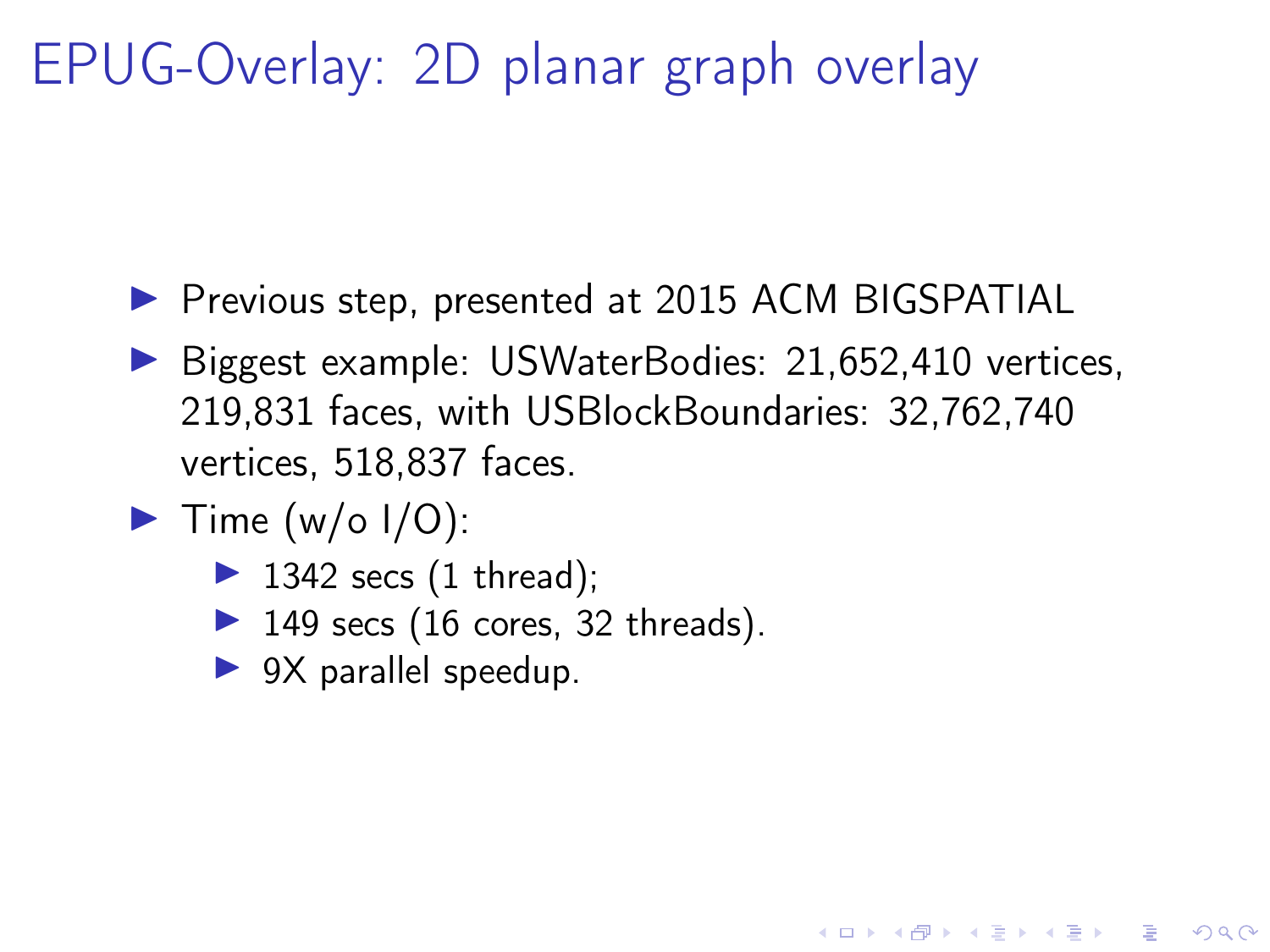#### <span id="page-27-0"></span>PINMESH: 3D point location

- **Perious step, presented at 2016 Berlin Geometry Summit**
- $\triangleright$  Uses rational numbers, Simulation of Simplicity, uniform grid, parallelism, simple data structures
- $\triangleright$  Biggest example: sample dataset with 50 million triangles.
	- **Preprocessing: 14 elapsed seconds on 16-core Xeon.**

**KORKA BRADE KORA** 

 $\triangleright$  Query time: 0.6 s per point.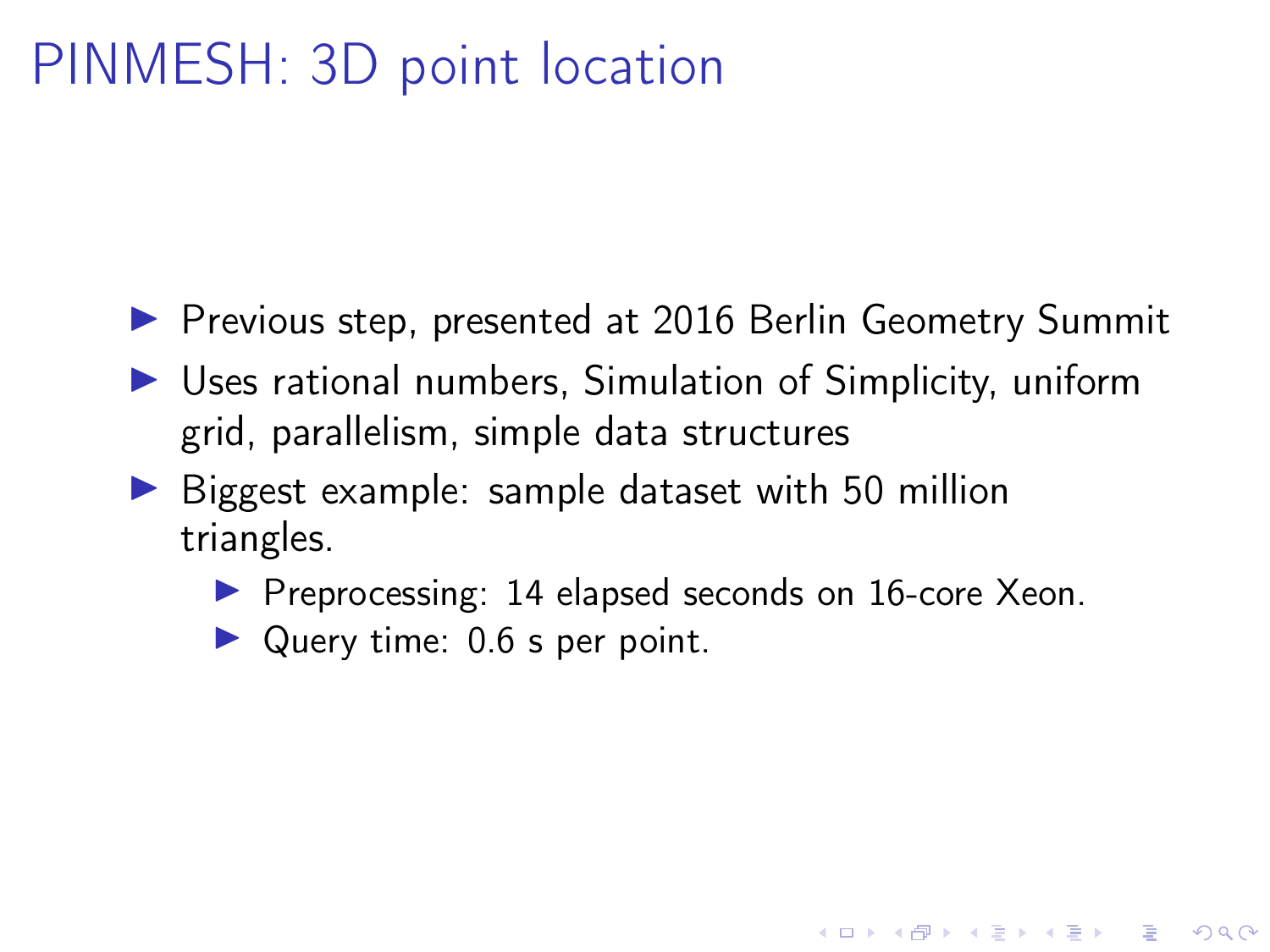## <span id="page-28-0"></span>Exact fast parallel intersection of large 3-D triangular meshes

- $Intersect 3D$  meshes while
- $\blacktriangleright$  Handling geometric degeneracies, including
	- $\blacktriangleright$  Mesh with itself,
	- $\blacktriangleright$  Mesh with its translation,
	- $\blacktriangleright$  Mesh with its rotation.
- $\blacktriangleright$  With no roundoff errors.
- $\blacktriangleright$  Fast in parallel.
- $\blacktriangleright$  Economical of memory.
- $\blacktriangleright$  Extensively tested on hard cases.
- $\triangleright$  Compared to competing implementations.
- $\blacktriangleright$  Example: Intersection of two big meshes from AIM@SHAPE: Ramesses: 1.7 million triangles x Neptune: 4 million triangles. 5.5 seconds on [mul](#page-27-0)t[ic](#page-29-0)[o](#page-27-0)[re](#page-28-0)[Xe](#page-0-0)[on](#page-30-0)[.](#page-0-0)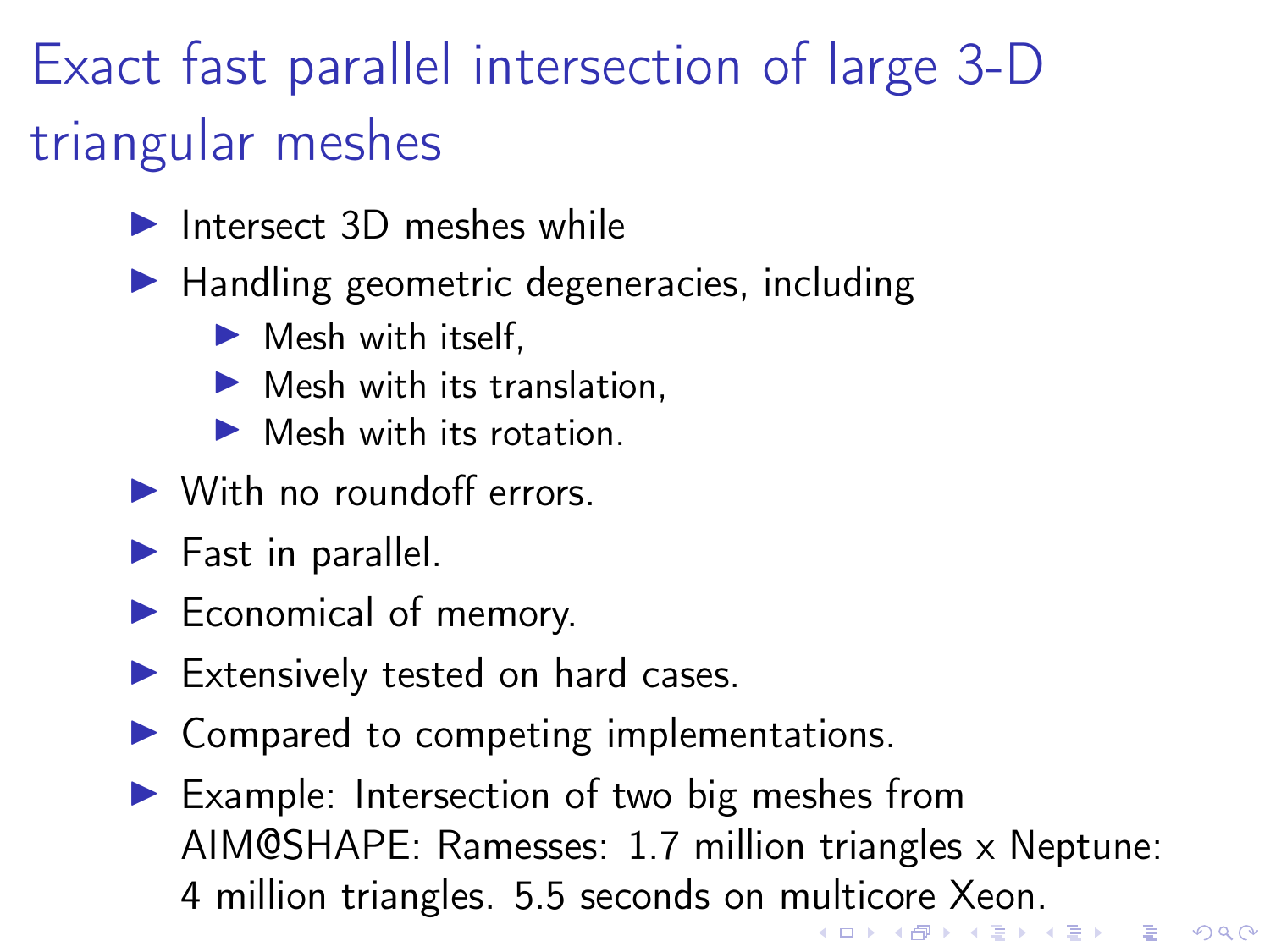#### <span id="page-29-0"></span>Five key techniques

- $\blacktriangleright$  Arbitrary precision rational numbers: for exactness.
- $\triangleright$  Simulation of Simplicity: for ensuring all the special cases are properly handled.

**KORKA BRADE KORA** 

- $\triangleright$  Simple data representation and local information: parallelization and correctness.
- $\triangleright$  Uniform grid: accelerate computation; quickly constructed in parallel.
- $\blacktriangleright$  Parallel programming

Hard part: making everything fit together.